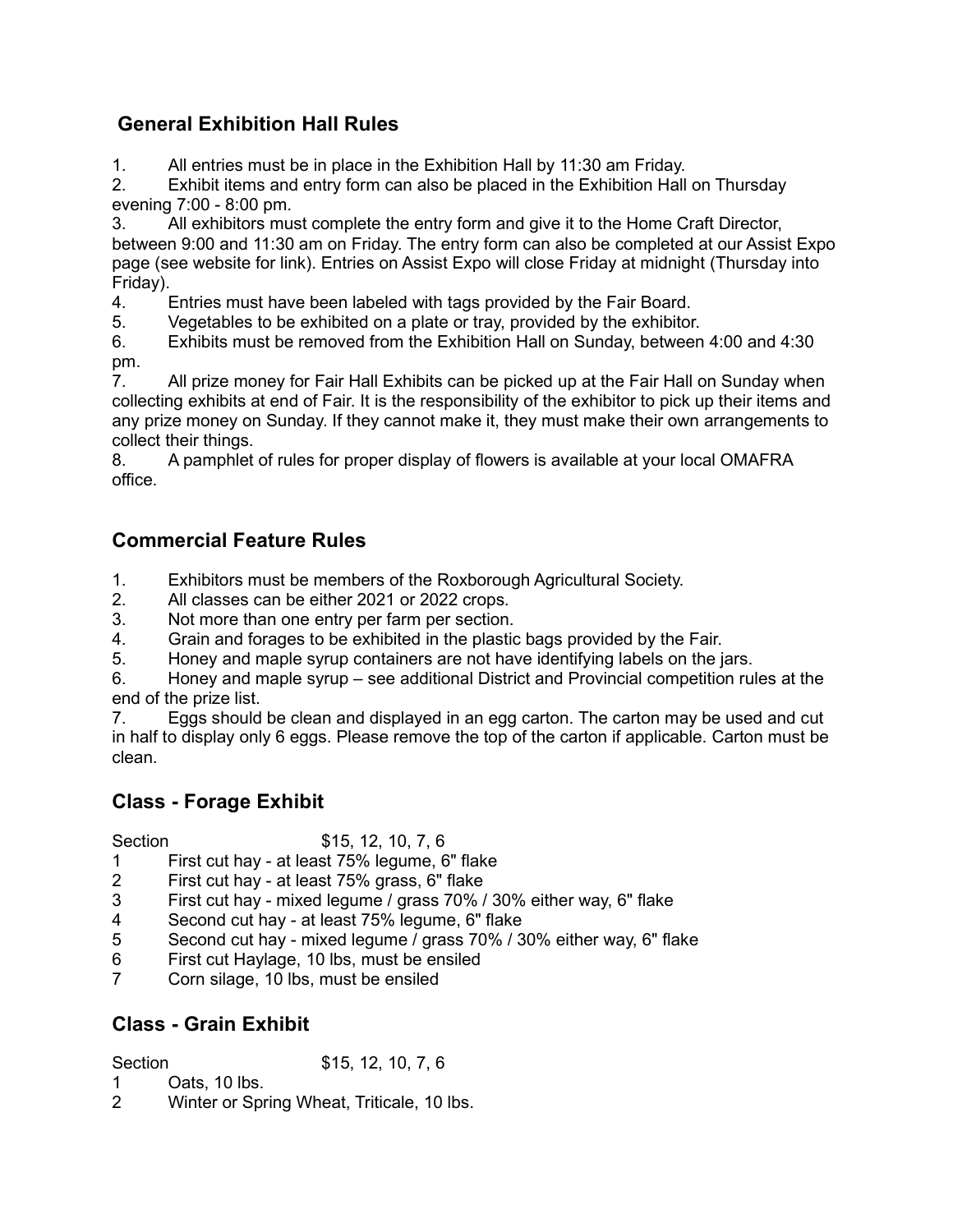- 3 Barley, 10 lbs.
- 4 Shelled Corn, 10 lbs.
- 5 Soy Bean, 10 lbs.
- 6 Buckwheat, 10 lbs.<br>7 Red Clover 6 lbs
- Red Clover, 6 lbs.
- 8 Timothy, 6 lbs.

### Class - Forage and Grain Special

1 The exhibitor with the most points in the Forage Exhibits receives one case of grease from MacEwen Petroleum, Chesterville.

2 The exhibitor with the most points in the Grain Exhibits receives \$40.00 from Harvex.

3 The exhibitor with the most points in the Forage and Grain Exhibits receives a Current Coin Set donated by RBC Royal Bank Agricultural Division.

## Class – Honey and Maple Syrup

Section \$15, 12, 10, 7, 6

1 Honey - Pure, Ontario #1, White, Liquid Honey exhibits shall consist of one clear glass container, having a capacity of 500 grams (375 ml).

2 Maple Syrup - one curved Kent style glass bottles (D&G #505188 Syrup Bottle with Handle), or equivalent, of Maple Syrup, Canada Grade A - Amber, having a capacity of 250 mL.

# Class - Eggs

Section \$10, 8, 5

- 1 6 large eggs white
- 2 6 large eggs brown
- 3 6 pack variety, any size, any colour

## Class – Vegetables

- 1 Beans, 6 pods, with stem, green variety
- 2 Beans, 6 pods, with stem, yellow variety
- 3 Beets, 5, table use, 1/2" stem left on
- 4 Broccoli, 2 heads on stems
- 5 Cabbage, 1 head
- 6 Carrots, five, 1/2" stem left on
- 7 Chives, 1 bunch with roots
- 8 Collection of herbs, 3 varieties, labeled
- 9 Green Tomatoes, 3
- 10 Cucumber, slicing, two, 1/4" stem left on
- 11 Garlic, bulbs, 3
- 12 Swiss Chard, stalks exhibited in water
- 13 Green Peppers, 3
- 14 Lettuce, leaf, 2, roots attached
- 15 Onions, green, bunch of 3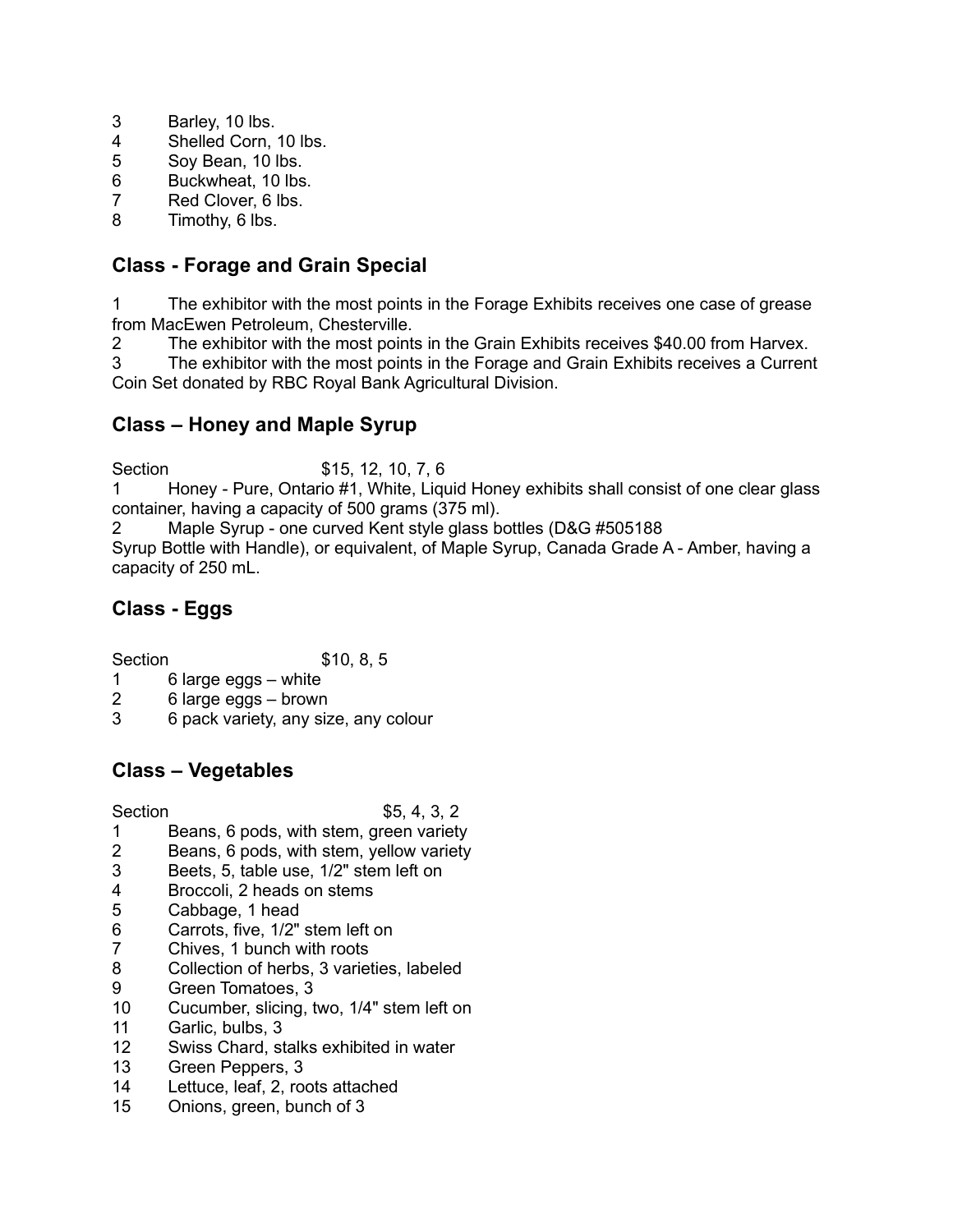- 16 Onions, cooking, 3, 1/2" stem left on, not peeled
- 17 Peas, regular green, 6
- 18 Peas, edible pod, 6
- 19 Potatoes, 5
- 20 Radishes, 5, 1/4" stem left on
- 21 Rhubarb, 3, with calyx attached
- 22 Leeks, tops on, 3
- 23 Zucchini, 2
- 24 Tomatoes, cherry variety, ripe, 6
- 25 Any vegetable not listed, labeled

26 Tossed Salad - made from your garden - in a bowl 10" or smaller - with homemade dressing on side and recipe attached.

The exhibitor with the most points in the Vegetables Class will receive gift certificate from Pommier Jewellers.

## Flower Show Rules

1. Entry tags must be securely attached with elastic or string.

2. It is recommended that suitable (non-tip) containers be used. Plastic containers, such as Javex and detergent bottles, will not be judged.

- 3. All containers must be clean.
- 4. Potted plants must have been grown in pots in which they are exhibited.
- 5. Flower(s) may be exhibited with its own foliage; Remove buds.
- 6. Material for Flower Arranging may be obtained from any source; no artificial flowers permitted.

7. Perennial plants are plants that live for longer than 2 years. Annual plants are plants that complete a seed-to-seed life cycle in 1 year.

# Class - Cut Flowers

- 1 Dahlia, 3 stems
- 2 Marigolds, small, 3 stems
- 3 Petunia, hybrid single, 3 stems
- 4 Cosmos, 3 stems, any colour (buds accepted)
- 5 Snapdragons, 3 spikes
- 6 Pansies, 3 stems
- 7 Sunflower, one bloom
- 8 Any annual, not listed, named, 3 stems
- 9 Monarda (bee balm), 3 stems<br>10 Miniature rose, any colour, 1 s
- Miniature rose, any colour, 1 stem in a bud vase
- 11 Hosta, any colour, 3 leaves
- 12 Phlox, 3 stems, perennial
- 13 Holiest leaf, submit 1 stem with an abundance of holes
- 14 Iris, 3 stems
- 15 Roses, any kind, one spray or 3 stems
- 16 Rose with foliage, floating in a glass bowl
- 17 Any perennial, not listed, named, 3 stems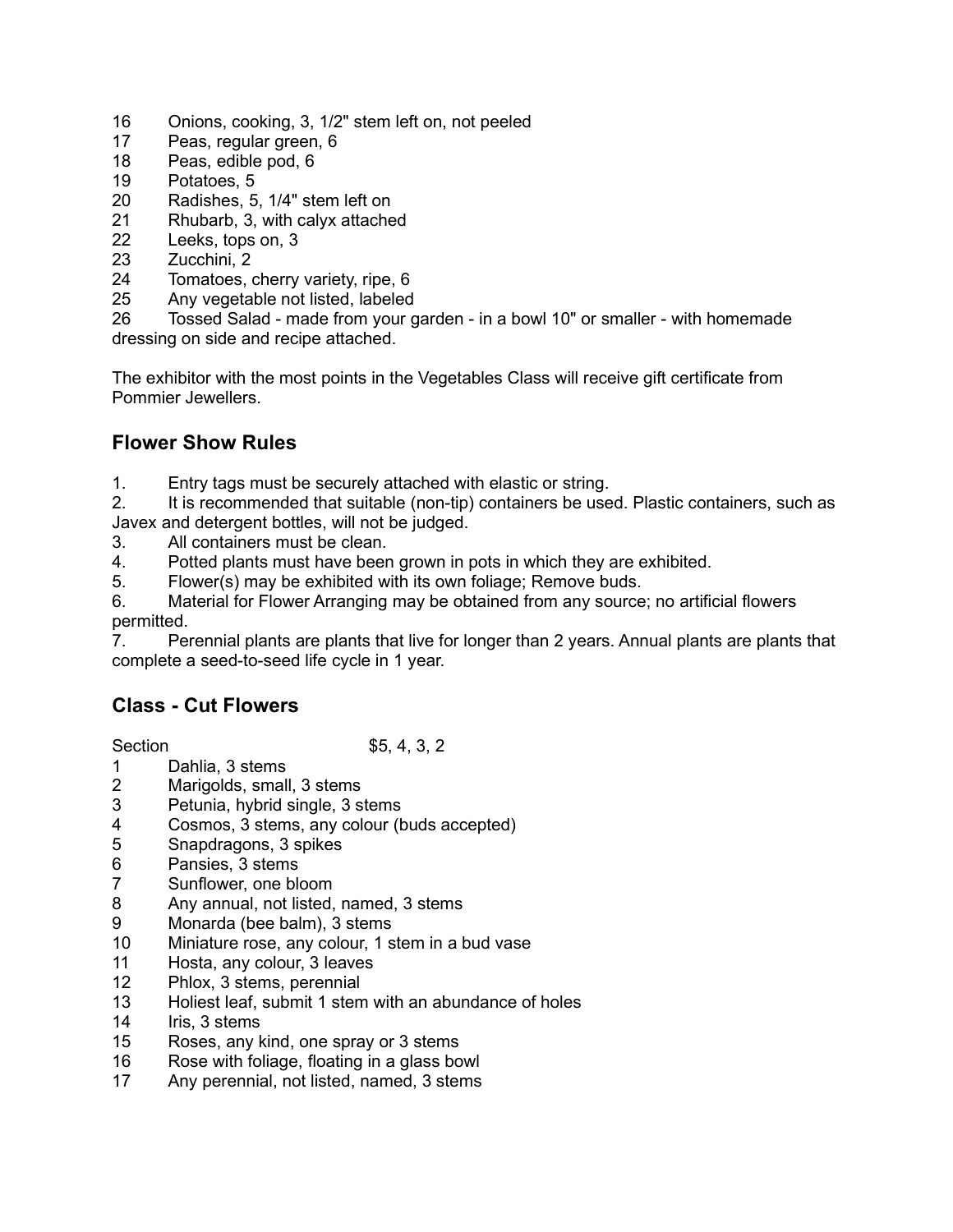The exhibitor with the most points in Cut Flowers will receive a gift.

# Class - Potted Plants

Section \$5, 4, 3, 2

- 1 Begonia
- 2 Geranium in bloom, any colour (new cutting)
- 3 Coleus, any variety
- 4 African violet in bloom<br>5 Potted ivv or anv other
- Potted ivy or any other vine
- 6 Potted house plant in bloom, not previously listed, named
- 7 Any house plant not previously listed, non-bloomer, named
- 8 Three house plants, any variety, on a tray, named
- 9 Impatiens, (New Guinea variety)
- 10 Window box with assorted plants, max. 24"
- 11 Cactus or succulent, 1 specimen

The exhibitor with the most points in Flower Arrangement and Potted Plants receives a one year subscription to Chesterville Record.

## Class - Flower Show Specials

**Section** 

- 1 Patio Container (minimum of 2 varieties). 1st \$8, 2nd \$5, 3rd \$3
- 2 Patio Pot 12 inch diameter or less, 1st \$8, 2nd \$5, 3rd \$3
- 3 Hanging Basket. 1st \$10 gift certificate, 2nd \$10 gift certificate, 3rd \$5 gift certificate, all courtesy of Roy Florist

## Baking Rules

1. All food to be placed in resealable clear plastic bags. NO twist ties. NO plastic wrap. Use disposable or plastic plates. NO glass. No Markers, doilies or Napkins on plates. Plates must fit easily into bags.

- 2. Entry tags must be securely attached with elastic, string or stapled.
- 3. Remove muffins and cupcakes from paper/foil baking cups.
- 4. Squares to be approximately 2" x 2" in size. Do NOT use corner pieces.
- 5. Baking Class requires one generous piece of pie only for judging.
- 6. All pies are to be made with double crust except where single crust is requested.
- 7. Follow the section description No extras.

Note: If you are interested in knowing "what the judges look for," a Judging Standards Booklet is available at your local OMAFRA office, or at www.ontariofairs.com.

# Class - Baking

- 1 Apple pie
- 2 Cherry pie
- 3 Strawberry-Rhubarb pie
- 4 Raisin pie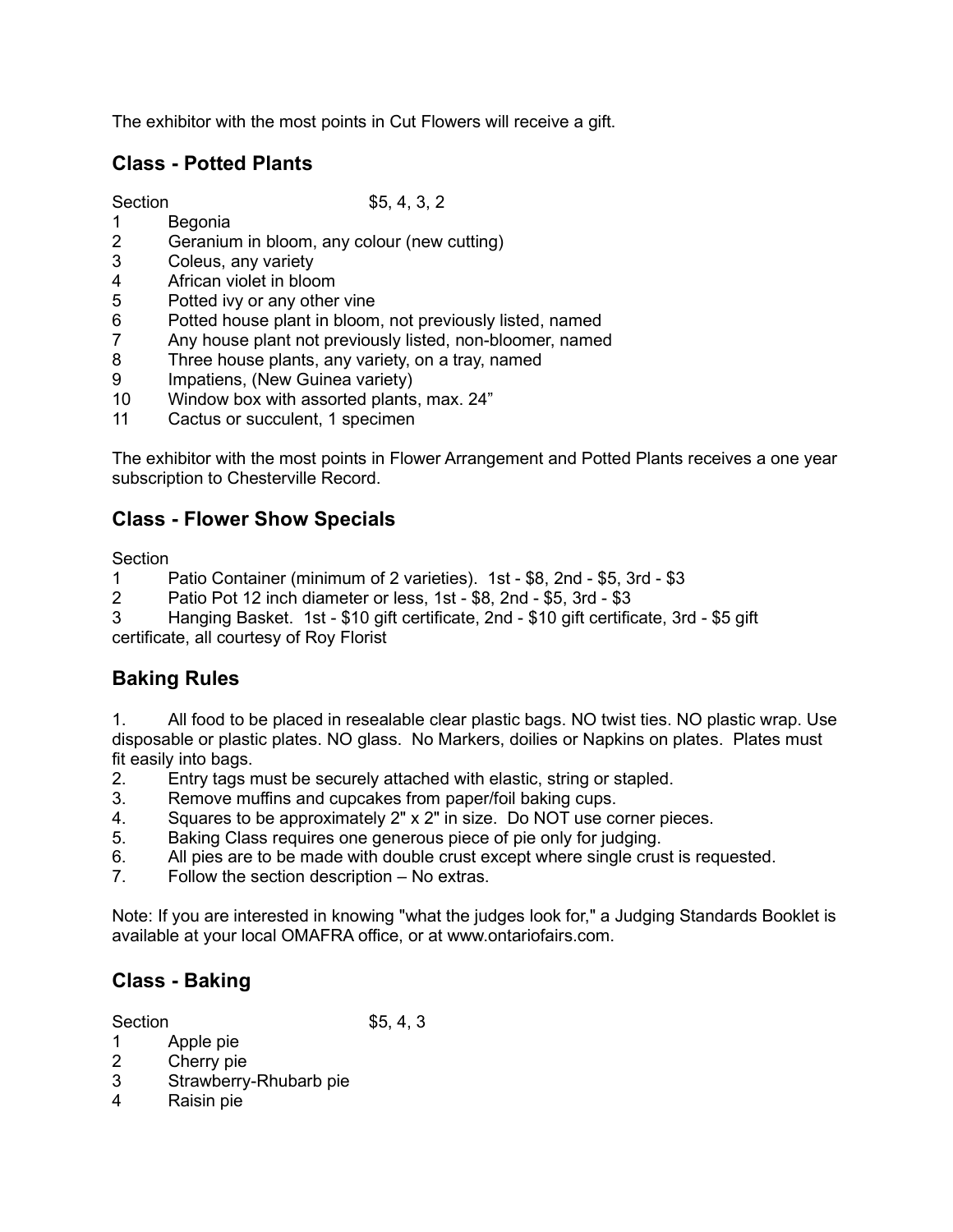- 5 Raspberry pie
- 6 Pie Crust, in its baking dish
- 7 5 peanut butter cookies
- 8 5 gluten free cookies, with recipe attached
- 9 5 rolled oatmeal cookies
- 10 5 chocolate chip cookies
- 11 1/2 cranberry loaf
- 12 1 loaf of bread-machine bread, white
- 13 4 cheese biscuits
- 14 4 blueberry muffins
- 15 4 bran muffins
- 16 4 banana muffins
- 17 4 butter tarts see additional District and Provincial competition rules at the end of the prize list.
- 18 4 date squares
- 19 1/2 glazed lemon loaf
- 20 1/2 banana loaf
- 21 1/2 zucchini loaf with raisins, no nuts<br>22 1/2 60% whole wheat bread loaf
- 1/2 60% whole wheat bread loaf
- 23 1/2 loaf of bread-yeast-not listed-recipe included. (not bread machine)
- 24 3 chocolate brownies, not iced
- 25 3 pieces of chocolate fudge-no nuts
- 26 3 pieces of peanut brittle made in microwave
- 27 1 homemade baked pretzel
- 28 Fair Flops Any failures in Baking!

The exhibitor with the most points in the Baking Section will receive a one year subscription to the Morrisburg Leader.

## Class - Baking Specials

**Section** 

1 Cake Decorating-Open Theme. This will be judged on appearance only. Cake and Decorations must be fully edible 1st \$30, 2nd \$20 Gift Certificate from Pommier Jewellers, 3rd  $$10.$ 

2 Three single servings of homemade food products. 1st - \$10, \$5 to next three worthy entries

3 Apple Brown Betty 3-4 apples, sliced, put in 1 1/2 – 2 quart casserole, 1/2 c brown sugar Dot with butter and cinnamon. Mix together and spoon over apples: 3/4 c rolled oats, 3/4 c brown sugar, 1/2 c flour, 1/2 c shortening. Bake at 350 for 50 min. Serve warm with ice cream or whipped topping. First prize: one-day pass for two to Upper Canada Village, and you may enter in this section at their Fall Fair, 2nd - \$10.

## Class - Crosby's Molasses Co. Ltd.

#### Section \$8, 7, 5

- 1  $5$  cookies made with molasses (minimum of  $\frac{1}{4}$  cup of molasses)
- 2 Cake made with molasses (including gingerbread):(minimum of ¼ cup of molasses)
- 3 BBQ sauce made with molasses (minimum of ¼ cup of molasses)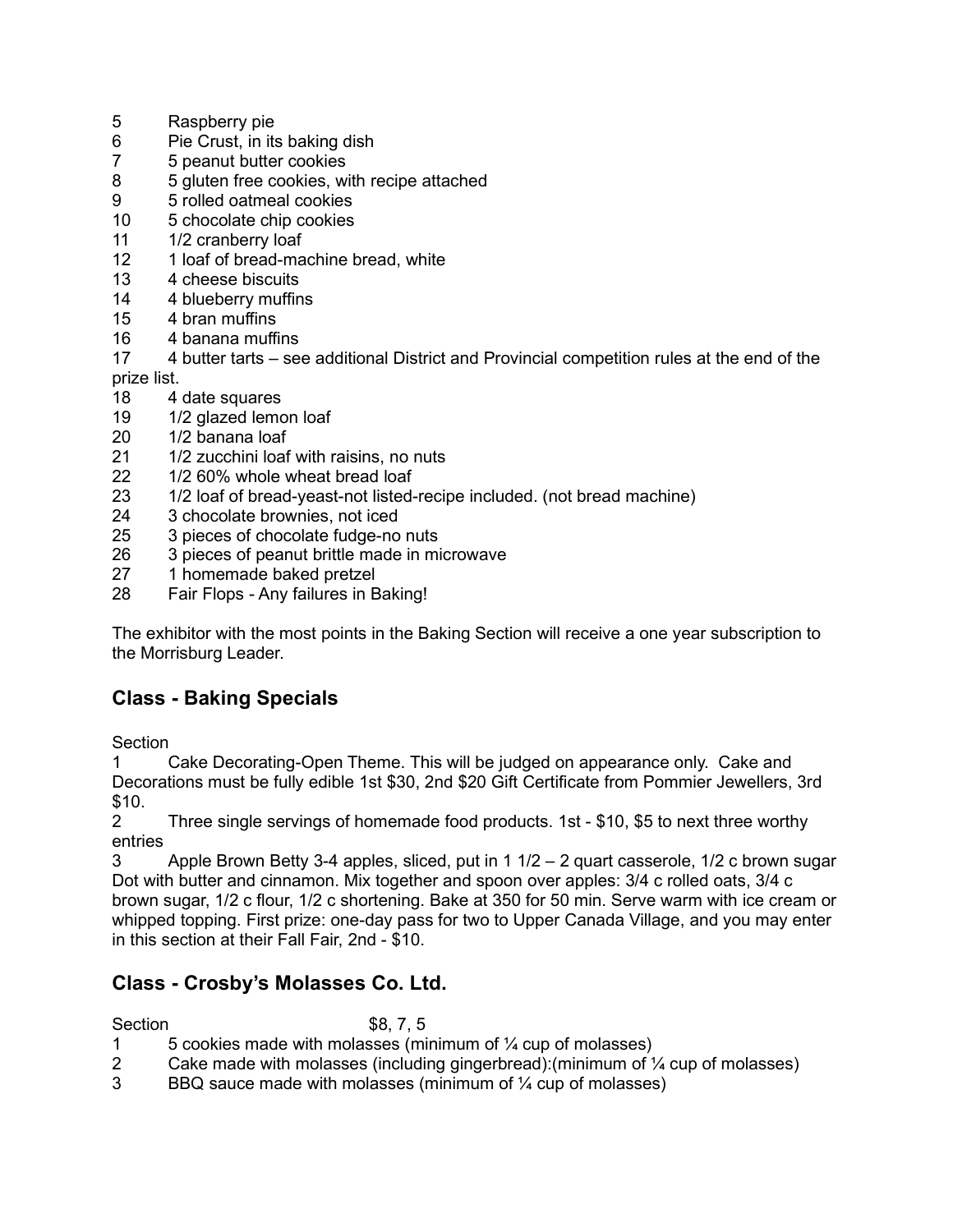### Bottled Goods Rules

- 1. Entries must be in standard jars.
- 2. Sealers must be sealed.
- 3. No wax.
- 4. Sealers which cannot be opened by judges will not be judged.
- 5. If you wish to be considered in the Bernardin specials, please use Bernardin Pectin and
- jars, and include the number (ie. 4/B2) on entry tag

# Class - Bottled Goods

Section \$5, 4, 3, 2

- 1 Applesauce<br>2 Apple Jelly
- Apple Jelly
- 3 Jelly, your choice, labeled
- 4 Strawberry Freezer Jam
- 5 Strawberry Jam
- 6 Diabetic Jam, any variety, recipe attached
- 7 Combination Jam (minimum 2 fruits), labeled
- 9 Chili Sauce any type
- 10 Spaghetti Sauce, no meat
- 11 Dill Pickles
- 12 Relish, labeled
- 13 Pickled vegetables, your choice
- 14 Salsa
- 15 Pickled Beets
- 16 Pickles not listed, labeled

## Bernardin Guidelines

1. All entries must be in Bernardin Mason jars properly sealed with visible Bernardin 2 piece Snap Lids (Regular or Elite lids are acceptable)

2. Must use Bernardin Pectin in jam/jelly entries and must show proof of purchase - Bernardin Pectin package or UPC.

- 3. Winners' names, addresses, photos, and signed release forms are required.
- 4. For helpful hints, visit www.homecanning.ca

#### Class - Bernardin

**Section** 

B1 Bernardin "Best of Show" Home Canning Award. Contestants must place first, second or third in Sections 1 through 16 of the Bottled Goods class. Judges' choice of Best Home Canning Entry is chosen from among the qualifiers. Include section number on entry tag (eg. 4/B1) 1st - \$30.00 gift certificate, plus ribbon.

B2 Bernardin Jam/Jelly Award (chosen from entries in the Bottled Goods Class). Judging will be based on appearance, taste, texture and recipe creativity. Include section number on entry (eg. 4/B2) 1st - \$20.00 gift certificate, plus ribbon

B3 Bernardin Gift Pack Competition: Gift baskets may include additional components, i.e. snacks, candy or homemade craft items. Entries must include at least three filled Mason jars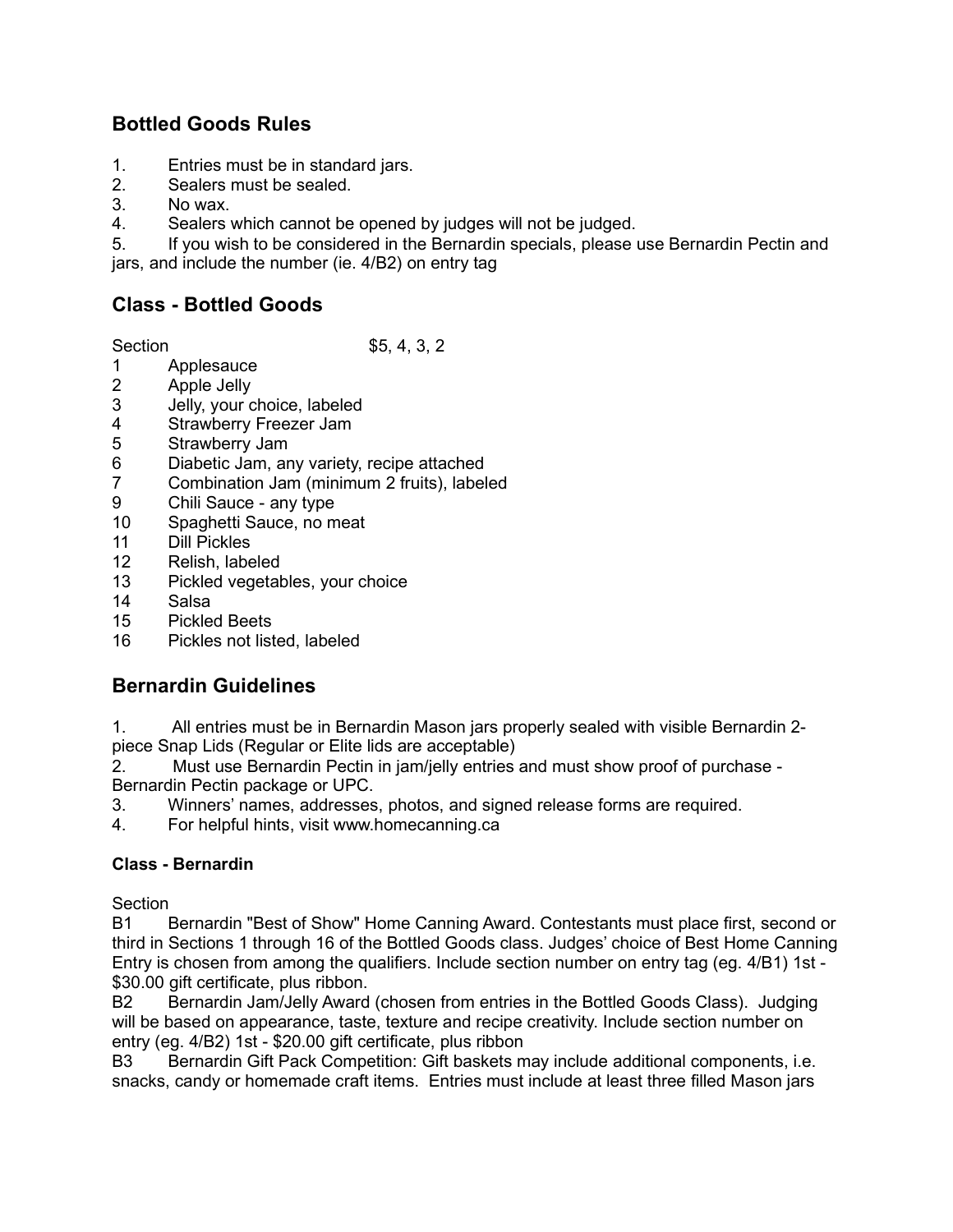sealed with Bernardin/Elite Snap Lids. Any appropriate container can be used. 1st - \$20.00 gift certificate, plus ribbon

B4 Bernardin Snap Lid/Mason Jar Craft Competition. Submit a decorative or functional homemade craft using a Bernardin Mason Jar(s) and/or 2 pieces snap lid(s) 1st - \$20 gift certificate, plus ribbon

### Amateur Winemaking Rules

- 1. All general rules of the RAS/Avonmore Fair apply.
- 2. All wines MUST be made by amateur winemakers.
- 3. No single wine may be entered into more than one section.

4. All wines will be opened for judging. The remaining wine will be disposed of and the bottles will be displayed over the fair weekend.

## Class - Amateur Winemaking

Section \$10, 8, 6

1 Red wine – made from scratch

- 2 White wine made from scratch
- 3 Red wine made from a kit
- 4 White wine made from a kit

## Home Craft Rules

1. Exhibitors must complete the entry form in the middle of this book and give it to the Home Craft Director on Friday before 11:30 am.

- 2. All exhibits must be the work of the exhibitor.
- 3. No straight pins (use safety pins).
- 4. The exhibitor may enter all classes but shall not enter more than one article in each section.

5. The exhibitor may exhibit an article only once. Articles seen a second time at the Fair will not be judged.

6. Judges of the Home Craft class are authorized by the Directors of the Society to disqualify all soiled, defaced, or old work.

### Class - Household Crafts

- 1 Two place mats
- 2 Table centerpiece, knit or crocheted, 12" or more, mounted
- 3 Cushion
- 4 Favourite unfinished article
- 5 Two tea towels, with needlework
- 6 Pair of oven mitts
- 7 Tea cozy
- 8 Two potholders using left over yarn
- 9 Apron
- 10 Table Runner-not quilted
- 11 Any article of Swedish Weaving
- 12 Set of 3 crocheted appliques, unifying theme, mounted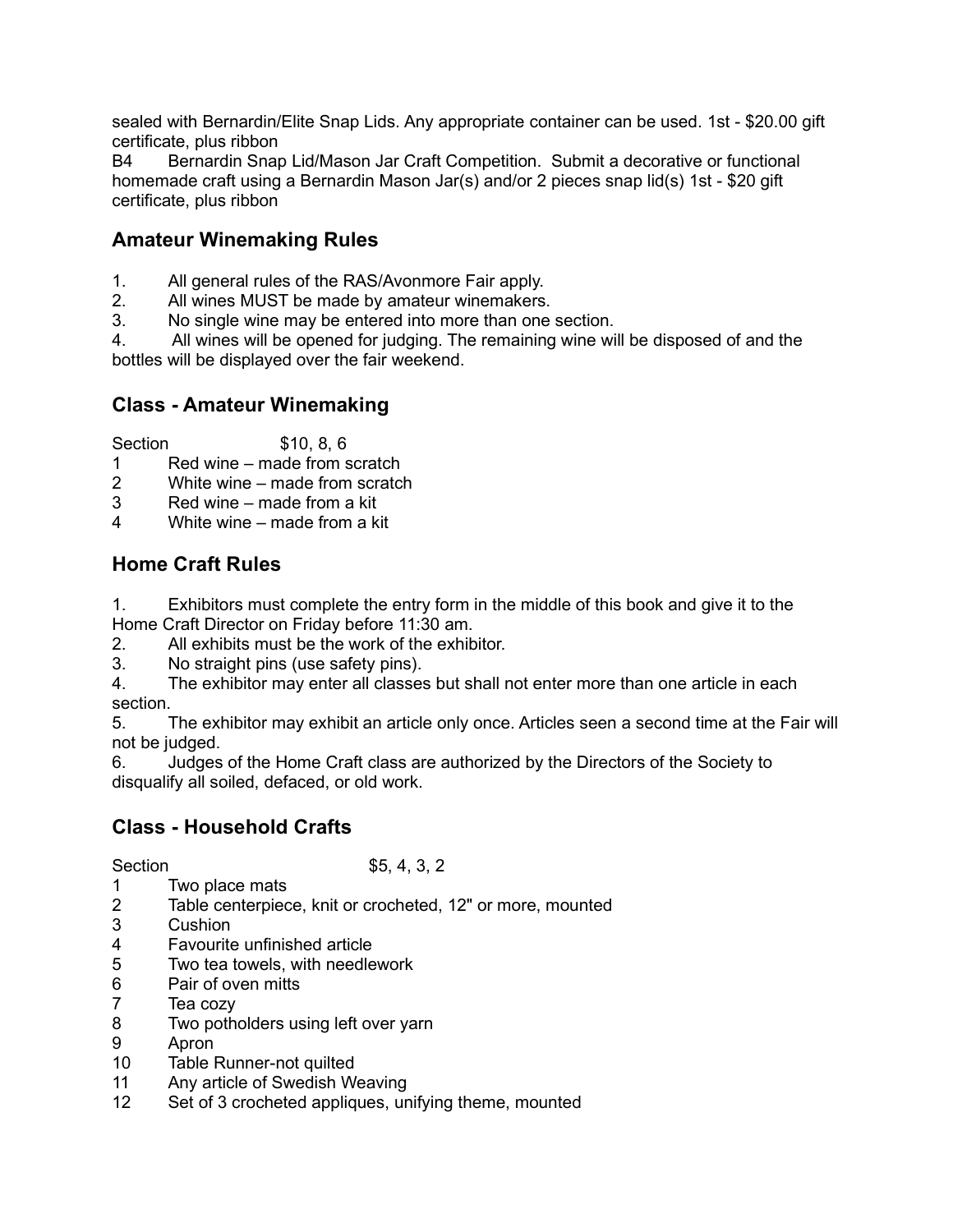- 13 Baby afghan, knitted or crocheted, min. 36" x 36"
- 14 Lap afghan, knitted or crocheted, approx. 36" x 40"
- 15 Afghan, knitted or crocheted, min. 52" x 60"

16 1860s Snood – A snood is a type of crocheted hairnet. They were considered more stylish than your traditional hairnet and pulled hair away from the face. You often see the ladies at Upper Canada Village wearing these pieces. Please check out our Pinterest page for suggested patterns in the Upper Canada Village classes board. Pinterest.ca/RoxboroughAg

 One prize: one-day pass for two to Upper Canada Village, and you may enter this exhibit in their Fall Fair. (Use the following materials and instructions)

### Class - Adult Wearing Apparel

Section \$5, 4, 3, 2

- 1 Pullover sweater, knitted or crocheted<br>2 Slippers, knitted or crocheted
- Slippers, knitted or crocheted
- 3 Mitts, knitted or crocheted
- 4 Pair of man's work socks, knitted or crocheted
- 5 Skirt, no zipper, unlined
- 6 Nightgown
- 7 Pajamas
- 8 Boxer shorts

### Class - Children's Wear (up to size 12)

Section \$5, 4, 3, 2

- 1 Baby set, 2 pieces, knitted or crocheted<br>2 Child's toque & mittens, knitted or croche
- 2 Child's toque & mittens, knitted or crocheted
- 3 Child's jumper
- 4 Child's pullover sweater, knitted or crocheted
- 5 Child's party dress
- 6 One pair of slippers
- 7 Sleepwear
- 8 Vest

The exhibitor with the most points in Adult & Children's Wear will receive a one year subscription to Chesterville Record.

## Class – Crafts

- 1 Plastic canvas article
- 2 Homemade Doll
- 3 Homemade toy, not a kit
- 4 Handmade jewelry, matched set of 2 (earrings and necklace, etc)
- 5 Picture, cross stitched, framed
- 6 Picture, needlepoint, framed
- 7 Wall hanging not quilted
- 8 Decorative garden article
- 9 Decorated hat
- 10 Three different fridge ornaments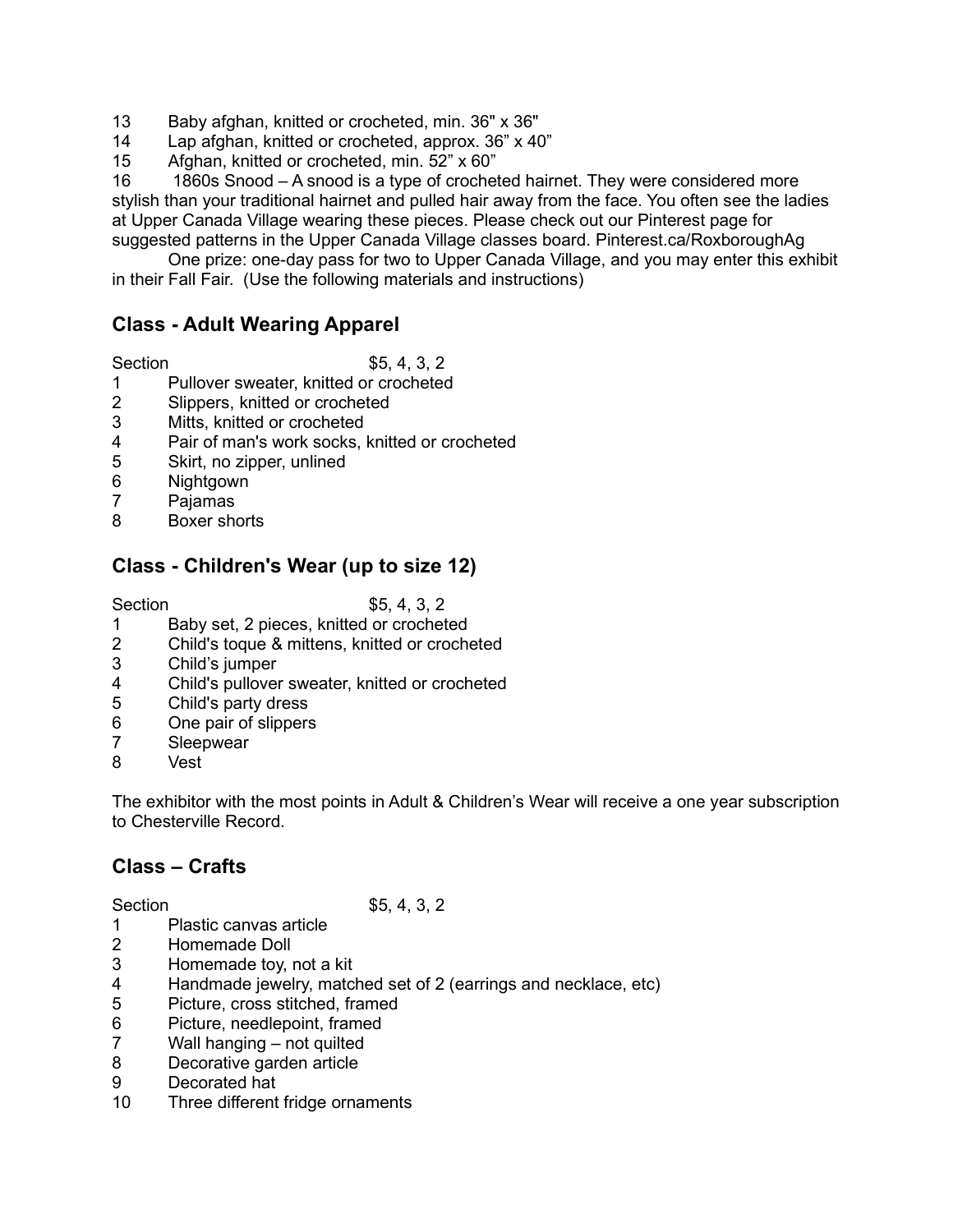- 11 Pin cushion
- 12 Scrap book, 1 page
- 13 Ceramic article, painted
- 14 Album or picture frame, covered
- 15 Woodworking article-not from a kit
- 16 Stained Glass item
- 17 Something made from LEGO not from a kit
- 18 Resin article
- 19 Door decoration
- 20 Artificial flower arrangement, plus extras
- 21 Welcome wreath or swag; must contain word "Welcome"

The exhibitor with the most points in Crafts will receive a gift certificate from Pommier Jewellers, Cornwall.

# Quilting Rules

1. If exhibiting a quilt, please attach quilt pattern name to entry tag. Indicate if the pattern is an original design by the exhibitor.

2. The handmade quilt from Section 1 and the machine quilt from Section 2 are OAAS Competition classes. Please refer to the additional District and Provincial competition rules at the end of the prize list for these classes. The quilts judged "Best in Show" in these sections are eligible to move on to the District competition in the fall.

3. Prize money for the sections are as follows: Section 1 - 1st - \$25 donated by Joyce Dingwall, 2nd \$15, 3rd \$10, Section 2 - \$25, \$15, \$10, Sections 3-9 - \$10, \$8, \$5

## Class – Quilting

Section

1 Quilt, pieced and/or appliqued. Hand quilted, Total perimeter measured – see additional OAAS Competition Rules.

2 Quilt, pieced and/or appliqued. Machine quilted, Total perimeter measured – see additional OAAS Competition Rules.

3 Quilt, pieced and/or appliqued. Hand or machine quilted, single bed size approx. 60"x86".

- 4 Quilt, pieced and/or appliqued hand quilted by a group, minimum size 72"x90".
- 5 Quilt, baby/crib size, hand or machine quilted
- 6 Quilted Table Runner, hand or machine quilted
- 7 Quilt blocks, 3 different, mounted, able to see back.
- 8 Quilted Cheater block crib size
- 9 Rag quilt, any size

## Class - Home Craft Specials

Section

1 The exhibitor with the most points in the Home Craft Division will receive a Gift Certificate from Pommier Jewellers, Cornwall.

2 The exhibitor collecting the most points, having exhibited in at least three of the following four classes: Culinary, Home Craft, Flowers, and Vegetables will receive a special prize.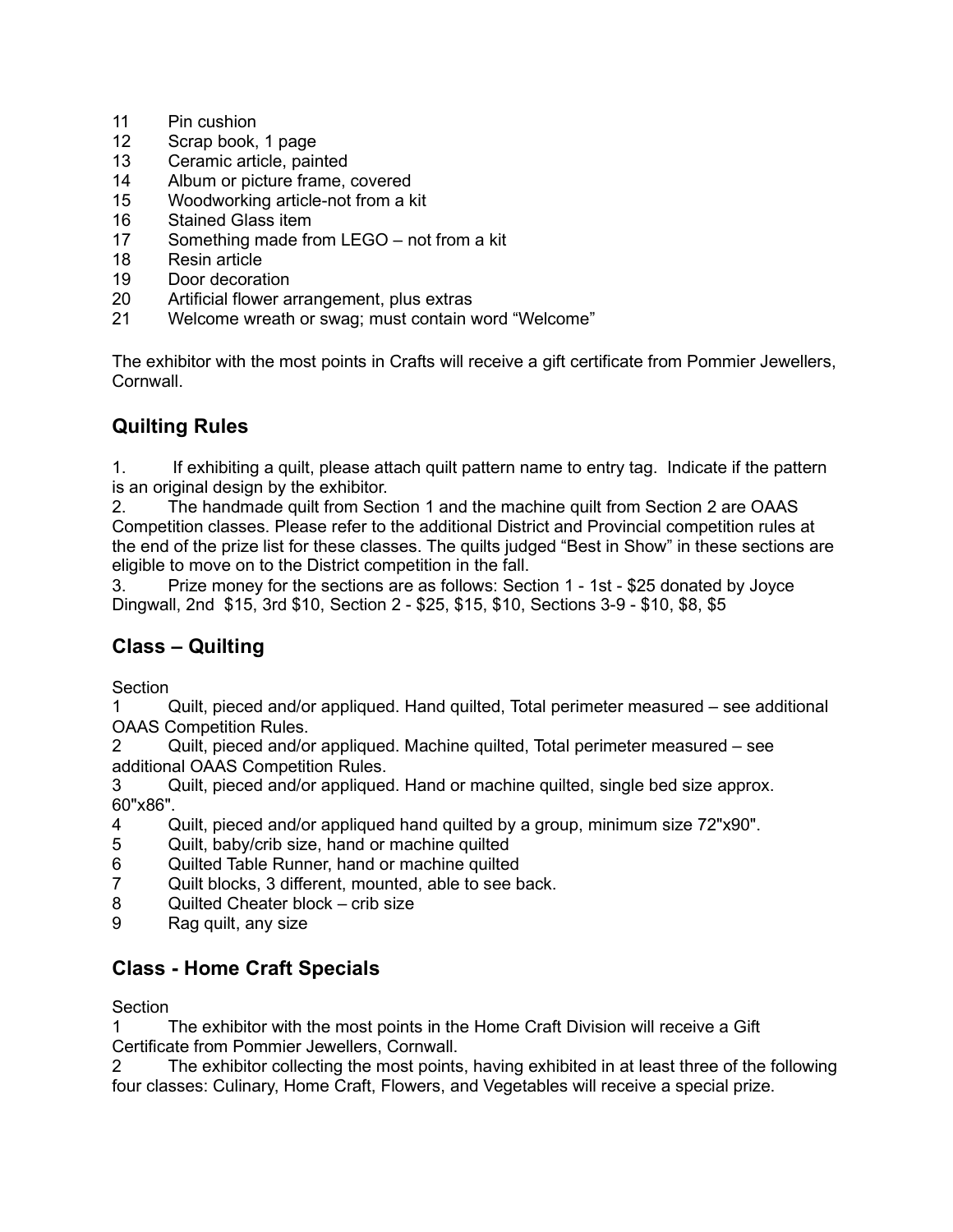### Photography Rules

- 1. Photographs may be in colour or black & white.
- 2. Photographs must be regular print size (4x6 or 5x7).
- 3. Prints must be mounted on matte, black paper with a 1" border all around. No frames.
- 4. No staples. No photo corners.
- 5. All photos must have been taken by the exhibitor.
- 6. Only one entry per section.

### Class - Amateur Photography

Section \$5, 4, 3, 2

- 1 Avonmore Fair 160 in the making
- 2 Selfie
- 3 Work it a day in your life (work or school)
- 4 Life on hold
- 5 Kitchen tales
- 6 The colour orange
- 7 Finding your calm
- 8 Antique vehicles
- 9 Caught in the Act
- 10 Wild weather
- 11 Destination: Vacation
- 12 Pet Portraits
- 13 Motion
- 14 Mundane Magic

The exhibitor with the most points in Amateur Photography will receive a Photo Album.

## Class - Photo Special

**Section** 

1 Collection of 4 photographs mounted as a unit. Topic: Avonmore Fair 1st - \$25, 2nd - \$15, 3rd - \$10. Prize money donated by Hazel Cameron.

2 Collage: Theme "Humorous photos with captions" 5 pictures mounted. Prize \$10, 5, 3, 2.

Collection of 4 photographs mounted as a unit having an agricultural theme Topic: "Life Cycle" Prize \$10, 5, 3

4 Adult – a photo showing "intensity" Prize: 1 month of lessons with Wattie Karate

5 Youth (up to 18 years) – a photo showing "intensity" Prize: 1 month of lessons with Wattie Karate

## Class - Art Show

- 1 Oil painting, framed, with name covered
- 2 Acrylic painting, framed, with name covered
- 3 Painting in watercolours, framed<br>4 Charcoal sketch mounted or fram
- Charcoal sketch, mounted or framed
- 5 Pencil sketch, mounted or framed
- 6 Pen and ink drawing, mounted or framed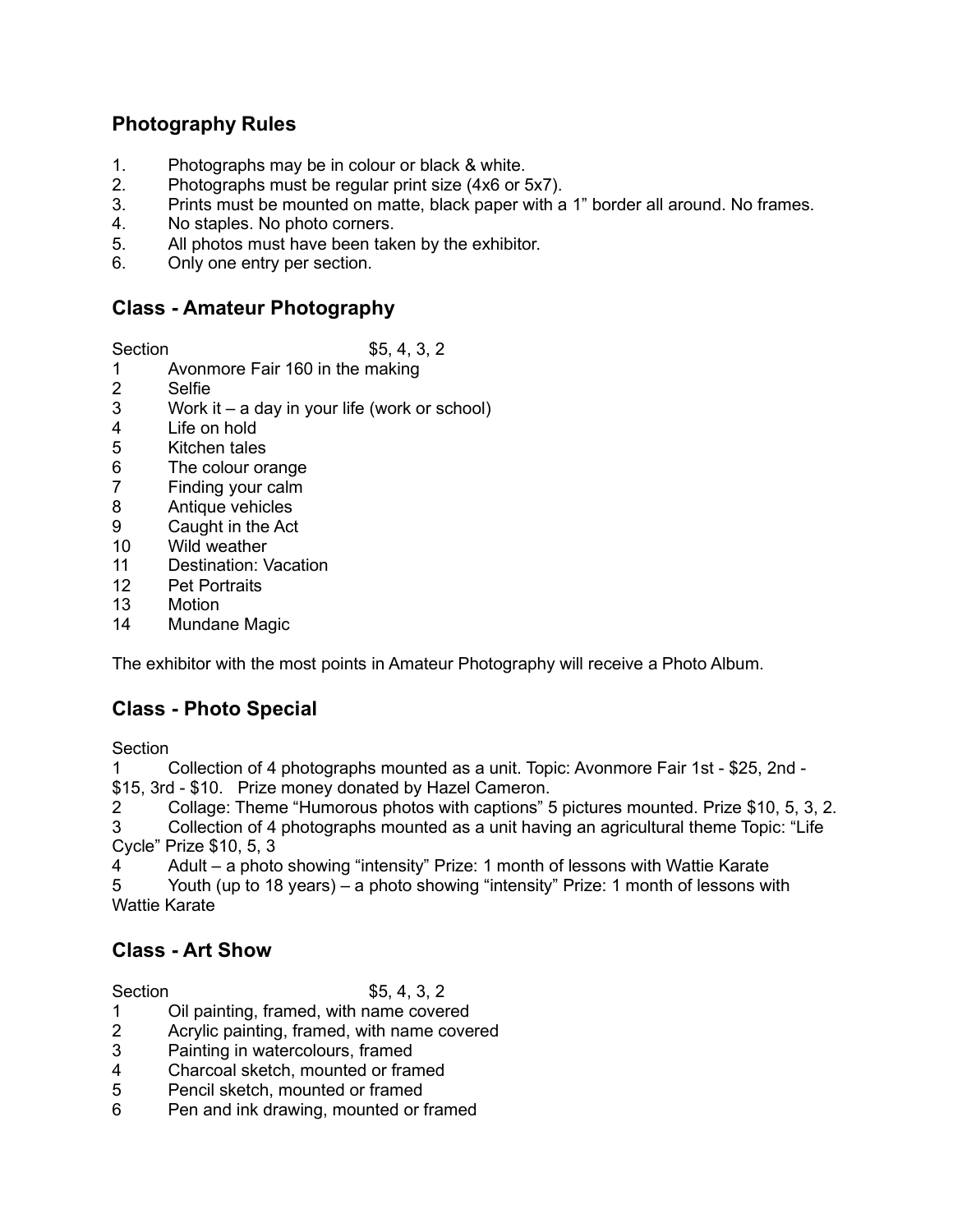7 One adult colouring page completed using any medium, mounted or framed

The exhibitor with the most points in Art Show will receive a special prize.

## Youth Exhibit Rules

1. All articles must be in place in the Exhibition Hall before 11:30 am on Friday.

2. All entries must be made by the exhibitor (child).

3. No membership fee will be charged.

4. Only one entry per section but you can enter in as many sections in your age class as you wish.

5. Age to be calculated as of December 31 of the current calendar year.

6. All articles must be listed on an official entry form and handed to the Home Craft Director on show day. These entry forms can be obtained from the Home Craft Director, on or before show day or the middle of this book.

7. All articles must have entry tags on them, properly filled out. These tags can be obtained from the Home Craft Director, or at the Exhibition hall on Thursday evening or Friday morning of the fair.

8. You must remove your exhibits from the exhibition hall on Sunday, between 4:00 and 4:30 pm. Exhibitors may pick up their prize money and/or gifts at this time. If you are unable, it is your responsibility to make arrangements to collect your exhibits and prize money.

9. Please refer to the Baking Rules for the Youth Baking section.

10. No mixes please for the Youth Baking, unless otherwise specified.

11. Prize money for Youth Baking will follow the same format as the Youth Exhibits.

# Youth Exhibits

Please respect the age categories – We know it's fun to do the activities of the classes in age groups one or two higher than the one you belong to, but it's not as much fun for you to compete against those kids in your age group.

If you have class suggestions, let us know!

## Class - 3 Years and Under

Section \$3, 2, 1

- 1 Best Dressed Teddy Bear
- 2 Display your 6 favourite things in an egg carton
- 3 Colour a picture
- 4 Finger paint
- 5 A wildflower (weed) bouquet in a non-tip water container

# Class - 4 to 5 Years (Including 5)

Section \$3, 2, 1

- 1 Make a collage of "things at Avonmore Fair"
- 2 Make a necklace on a string, any medium
- 3 Display 6 items found on a nature walk in an egg carton
- 4 Make a paper bag puppet, lunch bag sized or smaller
- 5 Make a picture of a farm vehicle out of seeds, beans, buttons glued onto a plate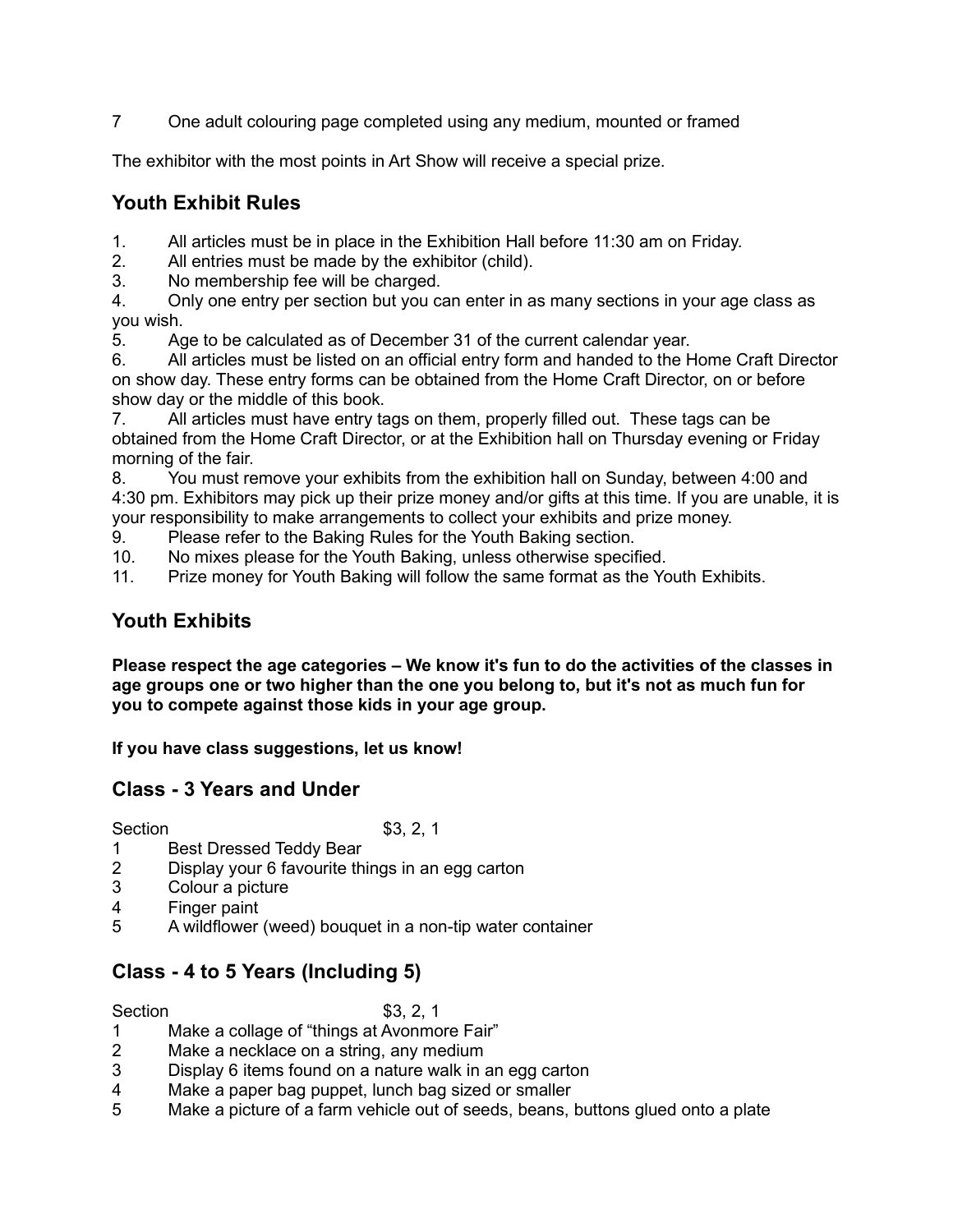# Class - 6 to 8 Years (Including 8)

Section \$3, 2, 1

- 1 Design a treehouse, 8-1/2"x11"
- 2 Hardware creation agricultural theme
- 3 Make a Minecraft Selfie hand drawn and coloured, 8-1/2"x11"
- 4 Draw and colour a picture about farming
- 5 LEGO build a farm inspired creation no taller than 12", not from a kit
- 6 Pop bottle sculpture (750ml size or smaller)

# Class - 9 to 12 Years (Including 12)

#### Section \$4, 3, 2

- 1 Design a cover for your favourite book
- 2 Make directions to a hidden treasure (map and/or written)
- 3 String art board with nails and string to create an image or word(s)
- 4 Design a farm layout, 8-1/2"x11"
- 5 Steampunk creation
- 6 New Talents showcase something you've learned in 2021-2022

# Class - All teens

Section \$5, 4, 3

- 1 Make a pop bottle terrarium
- 2 Tin can lantern create a design on a tin can using a hammer and nail to make the holes, must include a candle
- 3 Create and design a mask for a masquerade party
- 4 Draw a picture and write a few sentences about a farm implement of the future
- 5 One adult colouring page completed using any medium, mounted with a 2" black border
- 6 New Talents showcase something you've learned in 2021-2022

Each cash prize will also be worth its value in points. The winner with the most points in their age category will receive a special prize.

## Class – Youth Baking

Section

- 1 3 years and under decorate a cookie, can be from a kit
- 2 4 to 5 years Bake 3 sugar cookies, display on a paper plate
- 3 6 to 8 years 3 cupcakes on a paper plate, decorated for a birthday
- 6 9 to 12 years 4 muffins displayed on a paper plate, identified
- 7 All teens 4 molasses cookies, display on a paper plate
- 8 OAAS Plain Chocolate Chip Cookie Competition youth to 15 years as of December 1<sup>st</sup>

of current year. Display 4 chocolate chip cookies on a plate. See additional District and Provincial competition rules at the end of the prize list.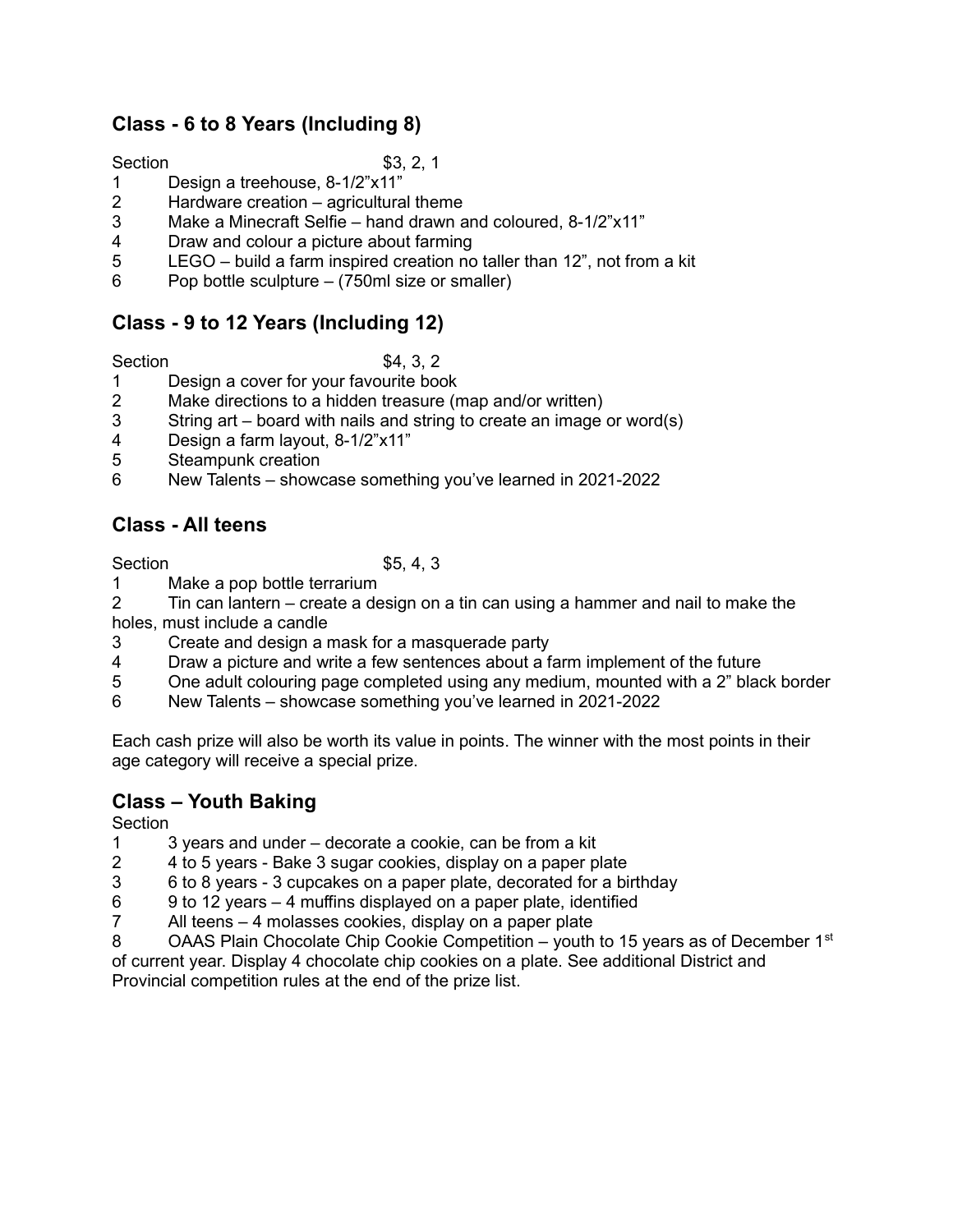### Class - All Youth Special, sponsor by Bryce Robinson

Theme: Agriculture

Section \$5, 4, 3, 2, 1

1 3 years and under – finger painting of a farm animal, scene, or machinery

2 4 to 5 years – a drawing of a farm animal, scene, or machinery

3 6 to 8 years – 1-2 photographs showing what Agriculture means to you, mounted on paper with a 2" border

4 9 to 12 years – a collection of 2-4 photographs showing what Agriculture means to you, mounted on paper with a 2" border

5 All teens – a collection of 3-5 photographs showing what Agriculture means to you, mounted on paper with a 2" border

### Class - Story Writing and Poster Specials, sponsored by The Commonwell Mutual Insurance Company

Section

1 For elementary school students grades 5 to 8 in Stormont County: Describe and/or Draw your family's Fire Escape Plan. Prize \$5, \$4, \$3, \$2 and \$1 each for the next 6 entries.

2 For all elementary school students, create a computer-generated poster promoting the Avonmore Fair, must include the fair date. (Use your imagination!) Prize \$5, \$4, \$3, \$2 and \$1 each for the next 6 entries.

Hand-drawn poster, Theme: "Promoting Avonmore Fair" - OAAS Competition, see additional rules

- 3 Junior Youth up to Grade 4 inclusive
- 4 Intermediate Grade 5 to Grade 8 inclusive
- 5 Senior Grade 9 to Grade 12 inclusive

Poster size: Minimum – 8 1/2"x11" to a Maximum – 12"x 18". Mounted to give a 2" border. Prize \$10, \$4, \$3, \$2 and \$1 each for the next 6 entries.

### Class – Avonmore Fair Colouring Contest, sponsored by Ross & Shayla Fraser

Please find the 2022 drawing on our website www.avonmorefair.ca

Section \$5, 4, 3, 2, 1

- 1 3 years and Under
- 2 4 to 6 years
- 3 7 to 10 years

## Class – Line Drawing Contest, sponsored by Ross & Shayla Fraser

#### Rules

- 1. Drawing to be used for the 2023 Avonmore Fair Colouring Contest
- 2. Theme: Welcome Home
- 3. Open to all children ages 11 to 18 of the current calendar year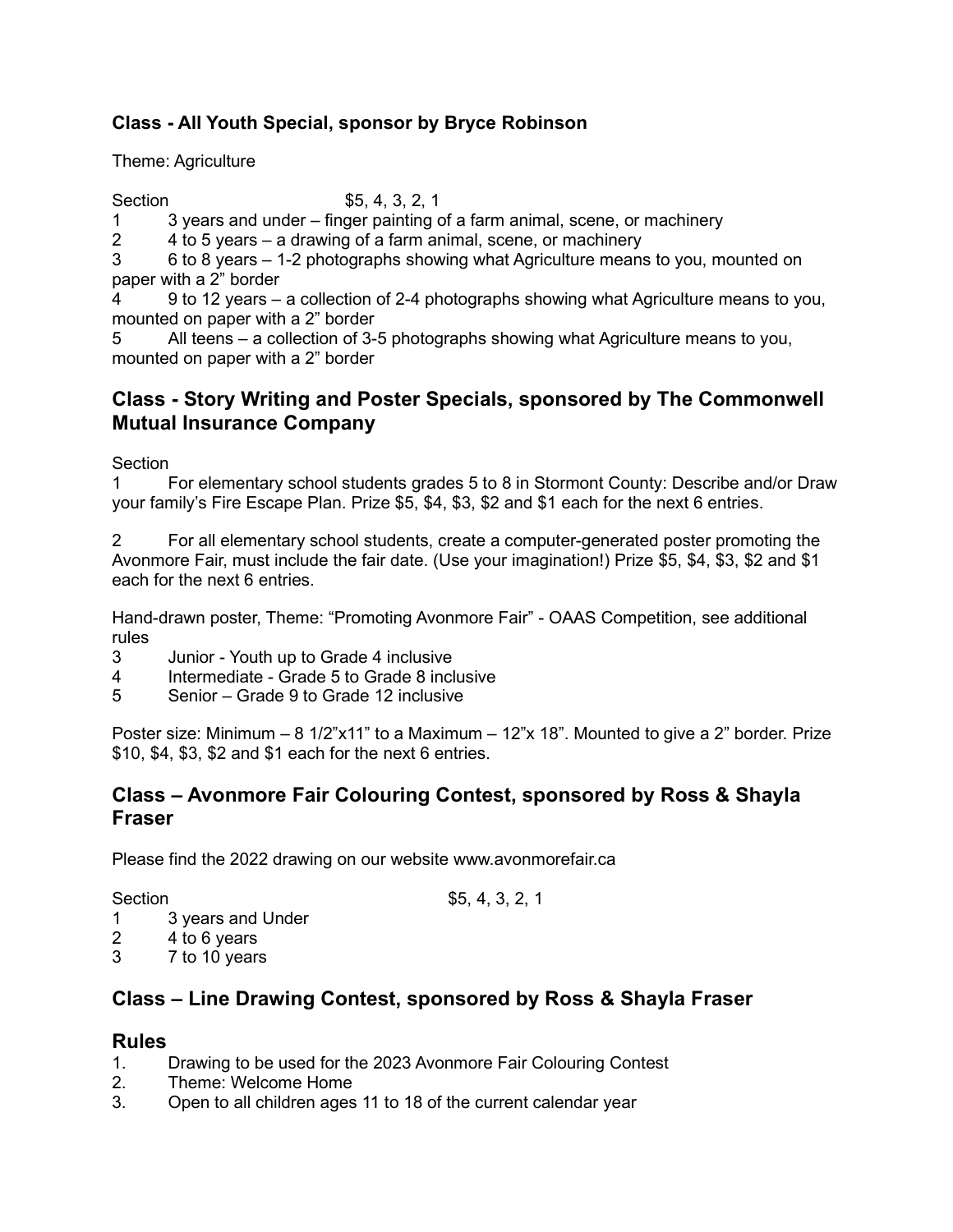4. The drawing must be suitable to be used for a colouring contest and include "Avonmore Fair" on the drawing.

5. All entries become the property of the RAS and will only be used for promoting the fair.

6. First place will be awarded \$50. A runner up will also be chosen and awarded \$25.

# District and Provincial Competitions

Did you know that the Ontario Association of Agricultural Societies (OAAS) has competitions at the District and Provincial levels? Several categories in our fair have the opportunity to move on to the District level to compete, and the winners from each District level is sent on to the OAAS Convention in February for the provincial competition. You can find more information about those competitions here:

### MAPLE SYRUP COMPETITION

Pure Maple Syrup, Ontario Grade A – Amber.

Rules:

Please review the General Competition Rules document.

1. Entry must be made solely by the person or family entering the competition.

### District Competition

2. Each agricultural society is entitled to send their best of show to the district competition.

3. If the exhibitor has won at more than one fair, the one closest to the exhibitor's home address is the agricultural society from which the entry will be sent to the district competition. The other agricultural societies may send their second place winner into the district competition. An exhibitor may only enter into one district competition

3. The OAAS will award a ribbon to exhibitors of winning entries at each district competition.

### Provincial Competition

4. Maple syrup exhibits shall consist of two (2) curved Kent style glass bottles (D&G #505188 Syrup Bottle with Handle), or equivalent, of Maple Syrup, Canada Grade A - Amber, each having a capacity of 250 mL.

5. Entries must be labelled on the BOTTOM of the containers only with a supplied entry number or identifier.

6. No other labels will be permitted.

7. All maple syrup should have a flavour characteristic of its respective colour class and be free from any objectionable odour or taste. It is best to sample from the same lot before submitting your entries to the OAAS.

8. Any maple syrup entry containing any form of foreign material will be disqualified from the competition.

9. An approved maple syrup colorimeter will be used to assess the colour.

10. Maple syrup will be judged using the standards published by the OAAS in Agriculture & Horticulture Judging Standards for Ontario Fairs.

11. It is a condition of entry that all maple syrup products entered become property of the OAAS. 1st, 2nd, and 3rd place entries will be placed up for auction at the convention.

## LIQUID HONEY COMPETITION

Pure, Ontario #1, White

#### Rules:

Please review the General Competition Rules document.

1. Exhibitors of honey must be registered beekeepers and the exhibits shown by them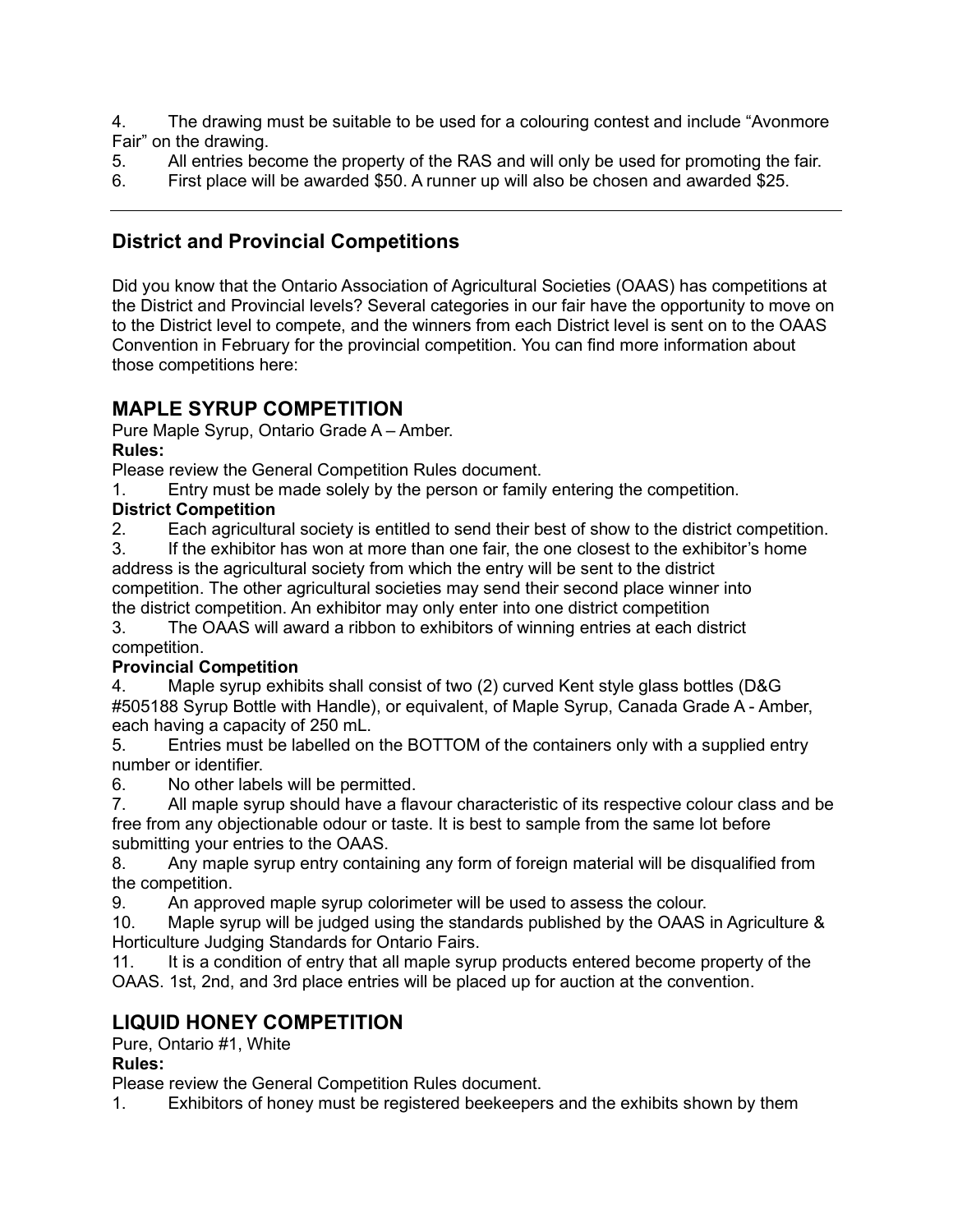must be pure honey from floral sources in their apiaries.

2. Entry must be made solely by the person or family entering the competition.

### District Competition

3. Each agricultural society is entitled to send their best of show to the district competition.

4. If the exhibitor has won at more than one fair, the one closest to the exhibitor's home address is the agricultural society from which the entry will be sent to the district

competition. The other agricultural societies may send their second place winner into the district competition. An exhibitor may only enter into one district competition

5. The OAAS will award a ribbon to exhibitors of winning entries at each district competition.

### Provincial Competition

6. Liquid Honey exhibits shall consist of two clear glass containers, each having a capacity of 500 grams (375 ml).

7. Entries must be labelled on the BOTTOM of the containers only with a supplied entry number or identifier

8. No other labels will be permitted.

9. Any honey entry containing any form of foreign material will be disqualified from the competition.

10. An approved colorimeter will be used to assess the colour.

11. Honey will be judged using the standards printed in the OAAS Agriculture & Horticulture Judging Standards for Ontario Fairs.

12. It is a condition of entry that all honey products entered become property of the OAAS. 1st, 2nd, and 3rd place entries will be placed up for auction at the convention.

# OAAS Butter Tart Competition

### Rules:

1. Entry must be made solely by the person entering competition. (including pastry)

2. Competition is open to all exhibitors.

3. Number of butter tarts to be shown at local Fair/Exhibition to be determined by each individual Fair/Exhibition.

4. District/Provincial Competition Rules must be posted in the prize book of each local Fair/Exhibition.

## District Competition

5. The entrant must have won the butter tart competition at the local Fair/Exhibition to be eligible to enter the District Competition.

6. The size of the tarts must be full size tarts. (no mini or bite size tarts)

- 7. A total of 6 tarts will be required to be shown.
- 8. Tarts must not contain fruit or nuts (ie., no raisins, no pecans)
- 9. Tarts must be on a clean, sturdy plate (no paper plates) inside of a clear plastic bag with the exhibitor's name and address using the entry tag provided.

10. Prize money to be paid by the District.

## Provincial Competition

11. The entrant must have won the District Competition to be eligible to enter the Ontario Association of Agricultural Societies Competition at the convention.

12. In the case where the District winner is unable to send an entry to the convention then

- the 2nd prize district winner will be eligible to enter.<br>13. The size of the tarts must be full size tarts. ( The size of the tarts must be full size tarts. (no mini or bite size tarts)
- 14. A total of 6 tarts will be required to be shown.
- 15. Tarts must not contain fruit or nuts (ie., no raisins, no pecans)

16. Tarts must be on a clean, sturdy plate (no paper plates) inside of a clear plastic bag with the exhibitor's name, address, and District represented using the entry tag provided.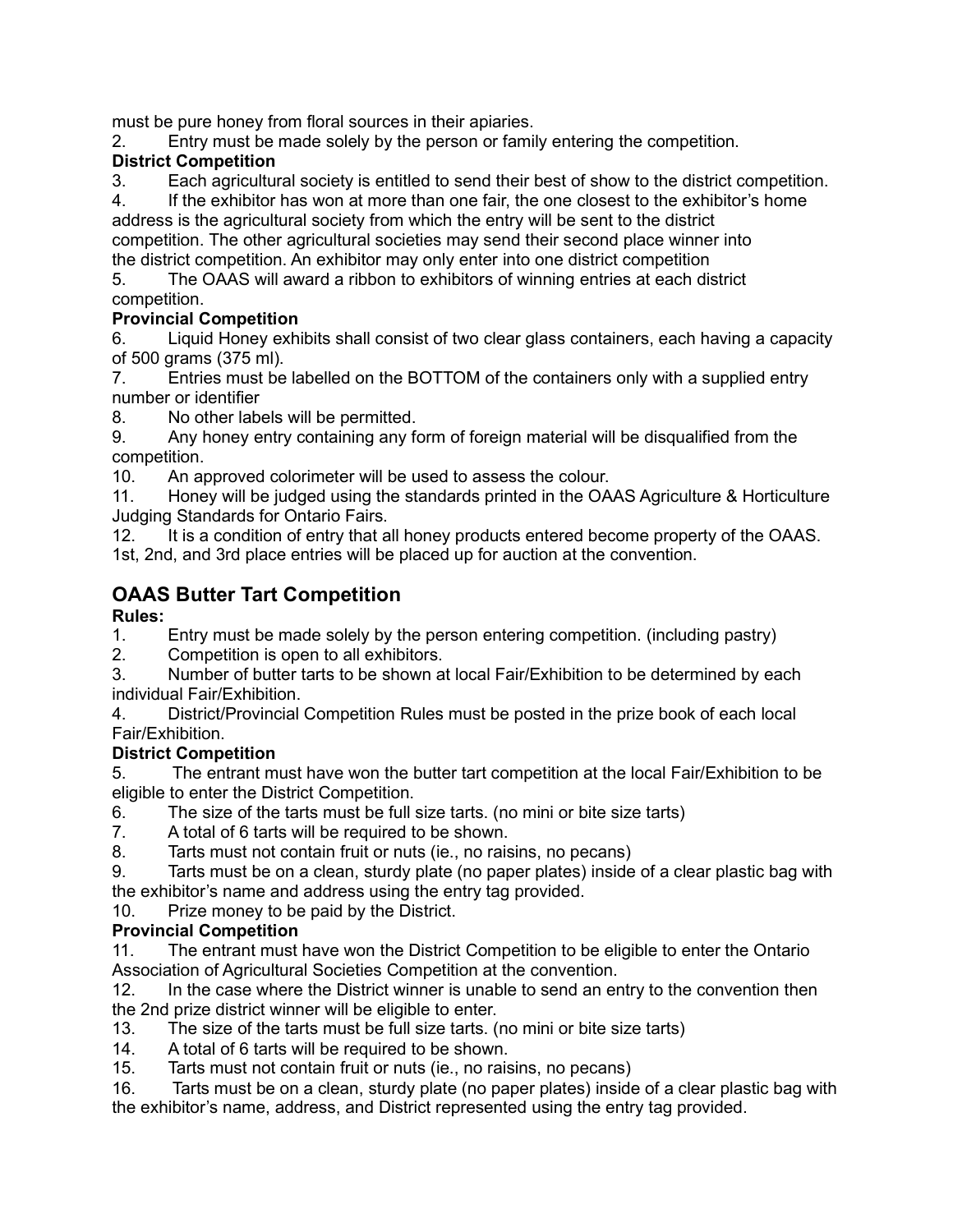17. 1 st, 2nd, and 3rd place entries will not be returned to exhibitor but will be placed for auction at the convention.

 Provincial Prize Money – 1 st \$50.00 2nd - \$30.00 3rd - \$20.00, donated by Gay Lea Foods Co-Operative

# OAAS Hand Quilted Quilt Competition

### Rules:

General Conditions

 A. Entries must be solely made and hand quilted by the exhibitor and exhibited and judged at a local Ontario Association of Agricultural Societies (OAAS) to be eligible for this competition. B. Entry quilts must be a minimum of 324" measured on the perimeter (smaller quilts will

not be eligible to proceed to the next level of competition)

C. The winner's name and pattern to be displayed at the Fair on sign provided by OAAS.

D. Judging will occur at local fairs and district levels. A Provincial Grand Champion Quilt will be selected at the Annual OAAS Convention.

E. Upon making an entry into the Ontario Association of Agricultural Societies Quilt Competition, the Exhibitor agrees to participate in any promotional activities related to the competition.

F. The winning Ontario Association of Agricultural Societies Champion Quilt will not be eligible to compete in any future District and/or Convention OAAS competition.

### Local Fair Competition

Local fair is entitled to send only the Grand Champion Quilt, (min. 324" measured on the perimeter) judged the best of show of all hand quilted quilts to the District Competition . OR If any entry wins GRAND CHAMPION or BEST of ALL ELIGIBLE QUILTS at more than one Fair, the other Fairs at which this quilt was entered and won, should enter their RESERVE CHAMPION or SECOND BEST OF SHOW OF ALL CLASSES quilt in the District Competition. NOTE: If an Exhibitor wins GRAND CHAMPION or BEST of SHOW of ALL ELIGIBLE quilts at other than his/her own fair, or at more than one Fair, the Exhibitor must consider the Agricultural Society nearest his/her home address as the one from which the quilt will be sent to the District meeting.

An Exhibitor who wins more than one Best of Show title with a different quilt at different Fairs shall be entitled to enter each winning quilt to compete at the District Competition. Local Homecraft Divisions are requested to judge a GRAND CHAMPION or BEST of SHOW of all ELIGIBLE quilts. As well as RESERVE Grand Champion or SECOND Best of Show of all ELIGLIBLE quilts. The GRAND CHAMPION and the RESERVE GRAND CHAMPION are judged from all first and second prize ELIGIBLE quilts.

### District Competition

1. Judging quilts at the District Competitions will be the responsibility of each OAAS District.

2. The first place winning hand quilted quilt from the District Competition is eligible to enter the Ontario Association of Agricultural Societies Championship Quilt Competition at their Annual Convention. In cases where the winner of the District First Prize Quilt decides not to enter the Final Championship Competition, the Second Prize quilt winner at the District Competition will be eligible.

3. The Ontario Association of Agricultural Societies will award a ribbon and each district will award prize money of \$25 for first Place, \$15 for second and \$10 for third place to exhibitors of winning hand quilted quilts at each District Competition.

4. District results must be registered on the OAAS Championship Quilt Entry Form, returned to the OAAS c/o Office Manager, by December 1st

### Provincial Competition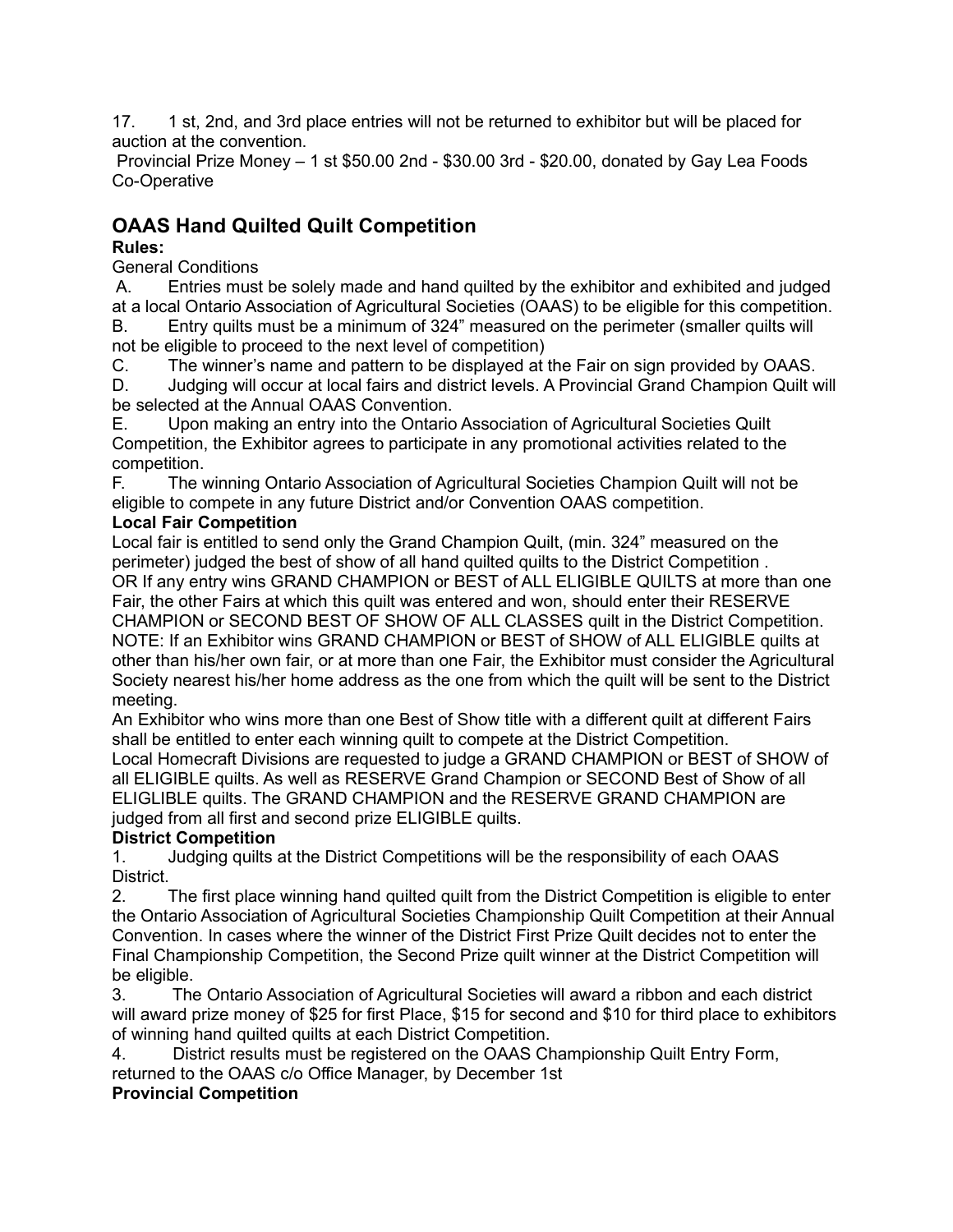1. Judges who officiate the Championship Quilt Competition at the Annual Convention will be appointed by the Ontario Association of Agricultural Societies.

2. All quilts, entered in the competition must be hand quilted.

3. All quilt entries must be received for judging by the Competition Coordinator in the designated room between 7:30am to 8:30am on Friday of the Annual Convention of the OAAS. 4. The Competition Coordinator will assign a number for each entry. Entries will only be identified by this number during the judging process.

5. No Exhibitor shall be permitted to place or attach any Fair or other Exhibition identification on their quilt entry. Please remove all tags, ribbons, etc.

6. No persons other than the judges and designated officials will be permitted to enter the designated judging room until after the quilt judging and winner has been announced.

7. Any Exhibitor or any person acting on behalf of the Exhibitor who violates any of the Rules and Regulations or who interferes with the judges or the judging process, shall be disqualified and the quilt will be removed from the competition.

8. No quilt exhibit shall be removed from the display viewing area until the official closing of the viewing room and designated time of pick up.

9. The OAAS shall not be held liable for any loss occasioned by fire, theft, accident, condition of quilt, the negligence of other Exhibitors, officials or otherwise.

10. Any protests must be made to the Homecraft Committee of the Ontario Association of Agricultural Societies in writing within 5 working days after the last day of the Convention.

11. The entry judged BEST of SHOW at the February Convention will be declared the OAAS CHAMPIONSHIP QUILT. A \$500.00 GRAND PRIZE will be awarded and the Exhibitor will retain ownership of the quilt. A certificate and ribbon will also be awarded to the winner. A \$100 RESERVE GRAND PRIZE will be awarded and the Exhibitor will retain ownership of the quilt.

# OAAS Machine Quilted Quilt Competition

Rules:

General Conditions

A. Quilt must be solely made and machine quilted by the exhibitor and exhibited and judged at a local Ontario Association of Agricultural Societies (OAAS) fair to be eligible for this competition.

B. Quilt to be measured on the perimeter. Total perimeter measurement to be a minimum of 324 inches .Note the quilt can be square , rectangular etc.

C. Judging will occur at local fairs and district levels. A Provincial Grand Champion Machine Quilted Quilt will be selected at the Annual OAAS Convention.

D. Upon making entry into the OAAS Machine Quilting Competition, the Exhibitor agrees to participate in any promotional activities related to the competition.

E. The winning OAAS Machine Quilted Quilt will not be eligible to compete in any future District and/or OAAS Provincial competition.

F. The winner's name to be displayed at the Fair on sign provided by OAAS.

G. Quilt must have visible machine quilting.

### Local Fair Competition

1. Each local fair is entitled to send only one Grand Champion Machine-Quilted Quilt, judged best of show of all eligible machine quilted Quilt to the District Competition OR If any entry wins Grand Champion or Best of Show of all eligible Machine-Quilted Quilts at more than one Fair, the other Fairs at which this item was entered and won, should enter their Reserve Champion or Second Best of Show of eligible Machine-Quilted Quilt in the District Competition. NOTE: If an Exhibitor wins Grand Champion or Best of Show of all eligible Machine-Quilted classes at other than his/her own fair, or at more than one Fair, the Exhibitor must consider the Agricultural Society nearest his/her home address as the one from which the Quilt will be sent to the District competition.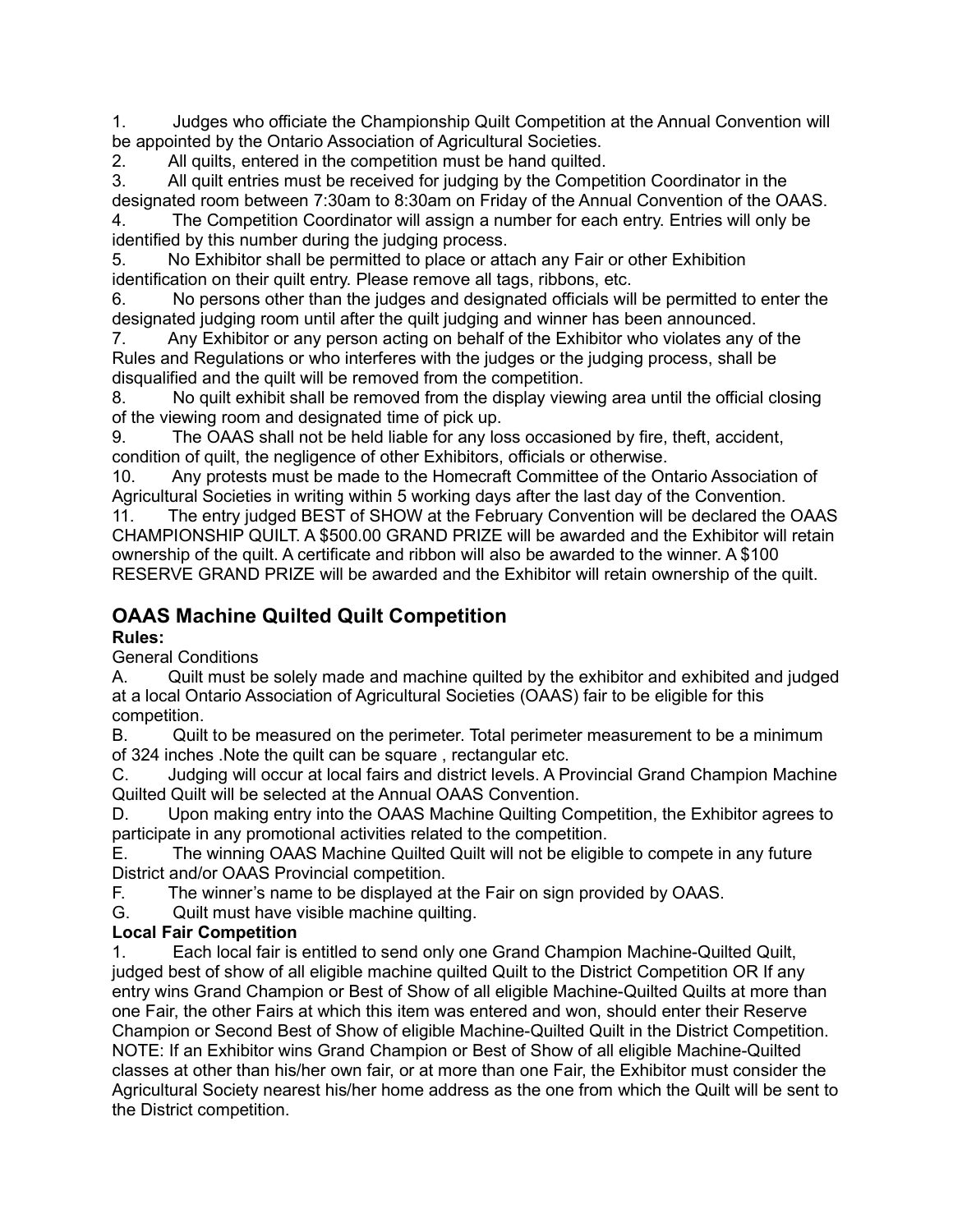2. An Exhibitor who wins more than one Best of Show title with a different machine quilted Quilt at different Fairs shall be entitled to enter each winning Quilt to compete at the District **Competition** 

3. Local Homecraft Divisions are requested to judge a Grand Champion or Best of Show of all eligible MachineQuilted Quilt as well as a Reserve Champion or Second Best of Show of eligible Machine-Quilted Quilt. The Grand Champion and Reserve Grand Champion are judged from all first and second prize ELIGIBLE machine quilted Quilts.

### District Competition

1. Judging at the District Competitions will be the responsibility of each OAAS District.

2. The first place winning machine quilted Quilt from the District Competition is eligible to enter the OAAS Championship Machine Quilting Competition at the Annual Convention. In cases where the winner of the District first prize machine quilted Quilt decides not to enter the Final Championship Competition, the Second Prize Quilt winner at the District Competition will be eligible.

3. The Ontario Association of Agricultural Societies will award a ribbon and the District will award prize money of \$25.00 for first place, \$15.00 for second place and \$10.00 for third place to exhibitors of winning machine quilted Quilts at each District Competition.

4. All District entries must be registered on the OAAS Championship Machine Quilting Entry Form, returned to the OAAS Office Manager, by December 1.

### Provincial Competition

1. Judges who officiate the Championship Machine Quilting Competition at the Annual Convention will be appointed by the OAAS.

2. All articles entered in the competition must be machine quilted.

3. All entries must be received for judging by the competition coordinator in the designated room between 7:30am to 8:30am on the Friday of the Annual Convention of OAAS.

4. The competition coordinator will assign a number for each entry. This number will only identify entries during the judging process.

5. No exhibitor shall be permitted to place or attach any Fair or other Exhibitor identification on his or her entry. Please remove all tags, ribbons, etc.

6. No persons other than the judges and designated officials will be permitted to enter the designated judging room until after the judging and winner has been announced.

7. Any Exhibitor or any person acting on behalf of the Exhibitor who violates any of the Rules and Regulations or who interferes with the judges or the judging process shall be disqualified and the entry will be removed from the competition.

8. No machine quilted Quilt shall be removed from the display viewing area until the official closing of the viewing room and designated time of pick up.

9. The OAAS shall not be held liable for any loss occasioned by fire, theft, accident, condition of article, the negligence of other Exhibitors, officials or otherwise.

10. Any protests must be made to the Homecraft Division of the OAAS in writing within 5 working days after the last day of the Convention.

11. The entry judged Best of Show at the February Convention will be declared the OAAS Champion Machine Quilted Quilt.. A \$500.00 GRAND PRIZE will be awarded and the Exhibitor will retain ownership of the quilt. A certificate and ribbon will also be awarded to the winner. A \$100 RESERVE GRAND PRIZE will be awarded and the Exhibitor will retain ownership of the quilt.

# OAAS Plain Chocolate Chip Cookie Competition

## Rules:

1. Contest is open to youth up to age 15 years (as of December 31 of current year).

2. One class only.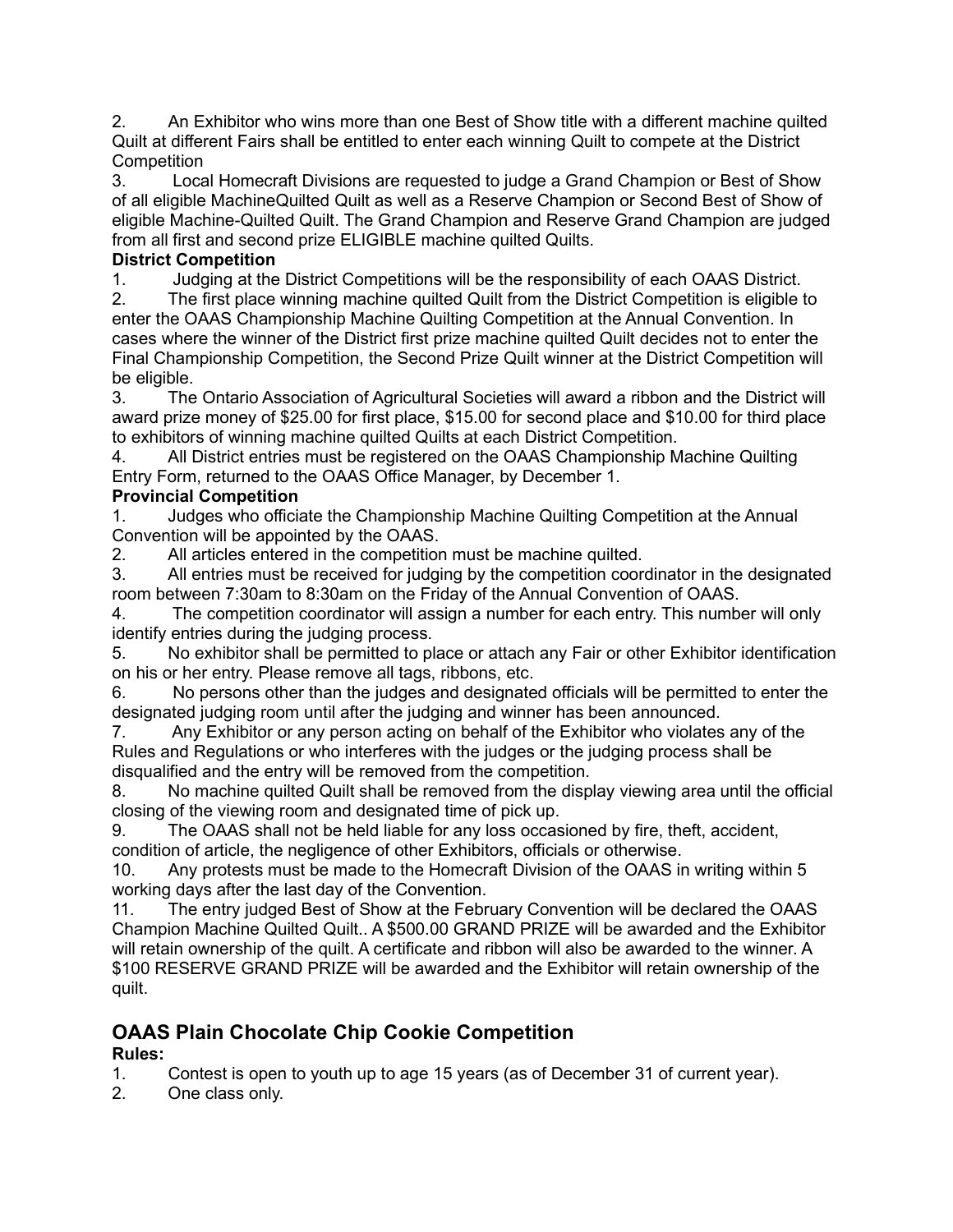3. Number of cookies to be shown at local Fair/Exhibition to be determined by each individual Fair/Exhibition.

4. District/Provincial Competition Rules must be posted in the prize book of each local Fair/Exhibition.

### District Competition

5. The winner from each Fair/Exhibition will be eligible to enter at the District Competition.

6. District entry must consist of 8 cookies displayed on a clean, sturdy plate (no paper plates) inside of a clear plastic bag with the exhibitor's name and address using the entry tag provided.

7. Plain chocolate chip cookies, with no nuts, must be no larger than 3" (6.75 cm) and no smaller than 2" (5 cm).

8. Prize money to be paid by the District.

### Provincial Competition

9. The entrant must be the winner from the District Competition.

10. In the case where the district winner is unable to send an entry to the convention, then the 2nd place District winner will be eligible to enter.

11. The entry for the District must consist of 8 cookies displayed on a clean, sturdy plate (no paper plates) inside of a clear plastic bag with the exhibitor's name, address and District represented using the entry tag provided. - UPDATED

12. Plain Chocolate Chip Cookies, with no nuts are to be no larger than 3" (6.75 cm) and no smaller than 2" (5 cm).

Provincial Prize Money: 1st - \$20.00 2nd - \$15.00 3rd - \$10.00 with 12 prizes of \$5.00

# OAAS Junior Poster Competition

"Original handmade design" Entries for youth up to and including Grade 4 Rules:

1. "Promoting Your Fair" – Name and date of fair must be clearly shown on poster.

2. Must be hand drawn.

3. Poster size: Minimum – approximately 22cm X 28cm, without border Maximum – approximately 28cm X 44cm, without border

4. Each entry must be centered on a CARDSTOCK or BRISTOL BOARD exposing approximately a 5.5cm border on all four sides.

5. Name of fair, district #, contact person, owner of poster, complete mailing address must be clearly labeled on the back of each entry.

6. The winning poster from each class at each fair will be eligible to enter the district competition. District winners are eligible to enter at the provincial competition.

7. Limited to ONE entry per class per DISTRICT. Each district to hold a competition prior to annual Convention.

8. Entries to be delivered to the convention as posted, as required.

NOTE: Ontario Association of Agricultural Societies will not be responsible for lost items. Judging Standards 1. Overall Appearance – 50 points 2. Hand Drawn – 35 points 3. OAAS Criteria (size, material, theme) – 15 points

PRIZES - 1 st \$25.00 2 nd \$15.00 3 rd \$10.00

# OAAS Intermediate Poster Competition

"Original handmade design" Entries include youth, Grade 5 to Grade 8 inclusive Rules:

1. "Promoting Your Fair" – Name and date of fair must be clearly shown on poster.

2. Must be hand drawn.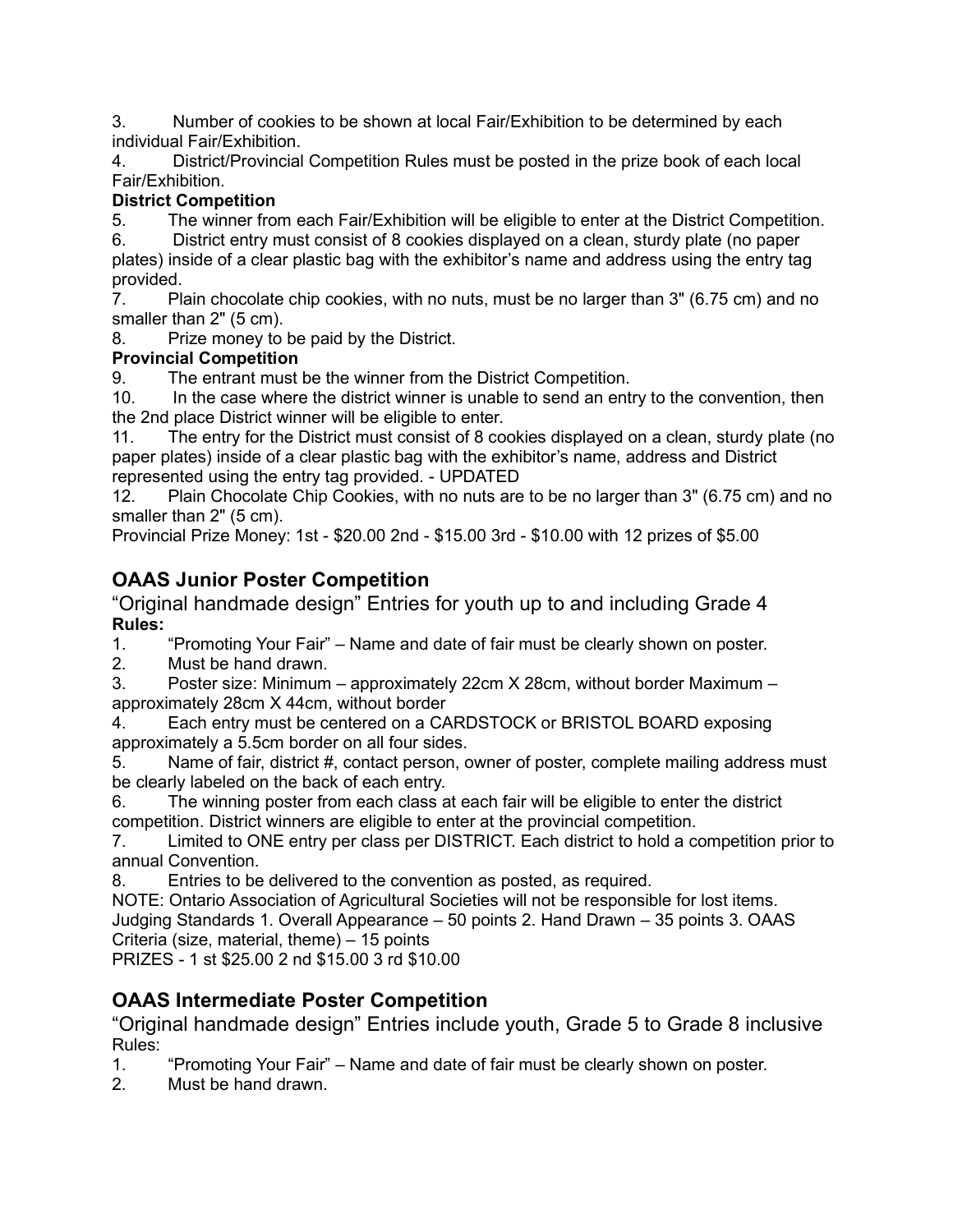3. Poster size: Minimum – approximately 22cm X 28cm, without border Maximum – approximately 28cm X 44cm, without border

4. Each entry must be centered on a CARDSTOCK or BRISTOL BOARD exposing approximately a 5.5cm border on all four sides.

5. Name of fair, district #, contact person, owner of poster, complete mailing address must be clearly labeled on the back of each entry.

6. The winning poster from each class at each fair will be eligible to enter the district competition. District winners are eligible to enter at the provincial competition.

7. Limited to ONE entry per class per DISTRICT. Each district to hold a competition prior to annual Convention.

8. Entries to be delivered to the convention as required and posted

NOTE: Ontario Association of Agricultural Societies will not be responsible for lost items. Judging Standards 1. Overall Appearance – 50 points 2. Hand Drawn – 35 points 3. OAAS Criteria (size, material, theme) – 15 points

PRIZES: 1 st \$25.00 2 nd \$15.00 3 rd \$10.00

## OAAS Senior Poster Competition

"Original handmade design" Entries include youth, Grade 9 to Grade 12 inclusive Rules:

1. "Promoting Your Fair" – Name and date of fair must be clearly shown on poster.

2. Must be hand drawn.

3. Poster size: Minimum – approximately 22cm X 28cm, without border Maximum – approximately 28cm X 44cm, without border

4. Each entry must be centered on a CARDSTOCK or BRISTOL BOARD exposing approximately a 5.5cm border on all four sides.

5. Name of fair, district #, contact person, owner of poster, complete mailing address must be clearly labeled on the back of each entry.

6. The winning poster from each class at each fair will be eligible to enter the district competition. District winners are eligible to enter at the provincial competition.

7. Limited to ONE entry per class per DISTRICT. Each district to hold a competition prior to annual Convention.

8. Entries to be delivered to the convention as instructed and posted.

NOTE: Ontario Association of Agricultural Societies will not be responsible for lost items. Judging Standards 1. Overall Appearance – 50 points 2. Hand Drawn – 35 points 3. OAAS Criteria (size, material, theme) – 15 points

PRIZES: 1 st \$25.00 2 nd \$15.00 3 rd \$10.00

Want to learn more about Fairs in Eastern Ontario? Check out the other local fairs at www.ontariofairs.ca/fairs/fairs-in-district-1

Follow us on social media:

Like us at www.facebook.com/RASAvonmoreFair And www.facebook.com/RASOktoberfest

@RoxAgSociety on Twitter